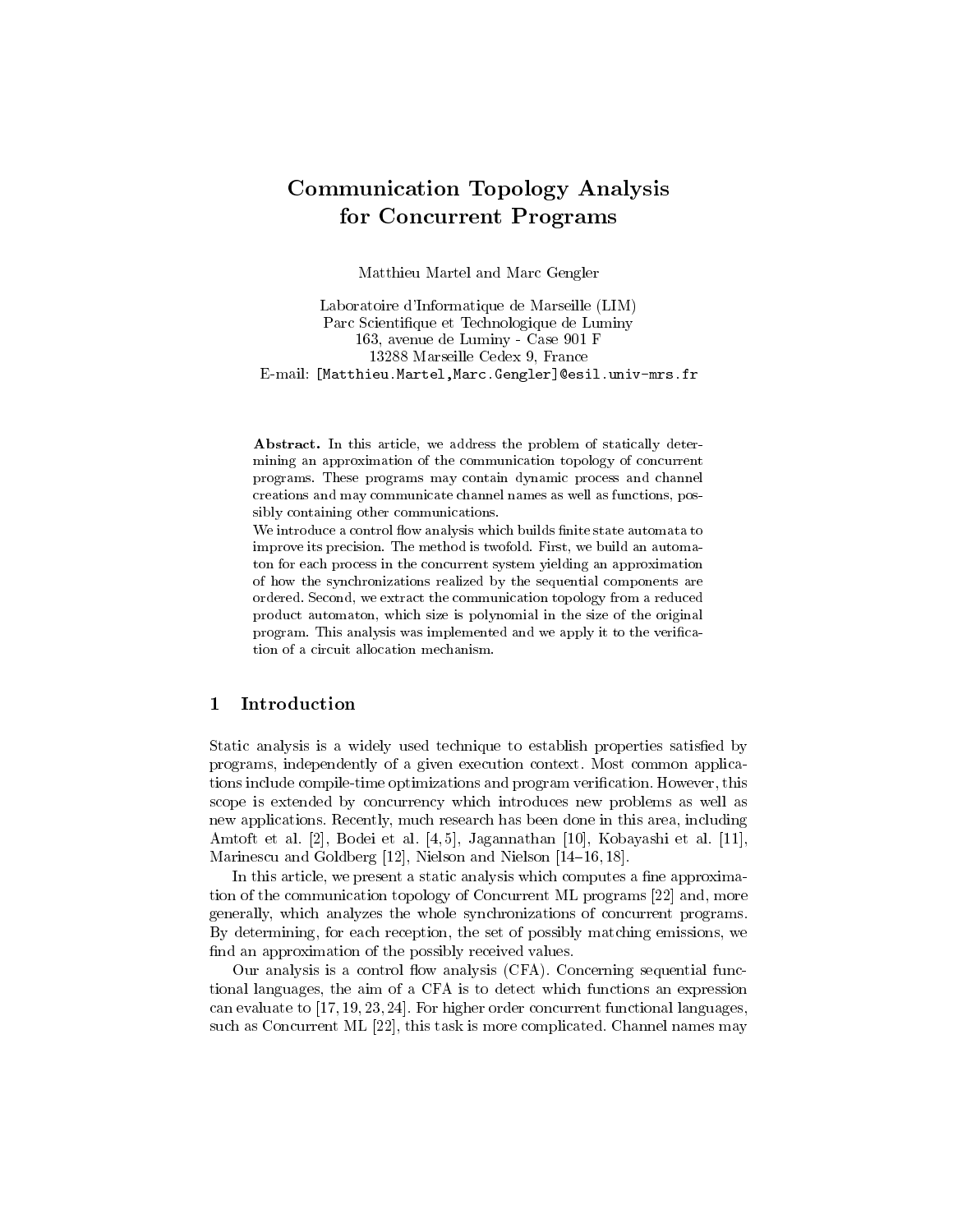be dynamically created and communicated anywhere in the program, new processes can be dynamically created and functions are first-class values which may be communicated. Hence, a piece of code in the source program (possibly containing communications) may be executed by any process. Such analyses have been proposed by Bodei et al. [4], Colby [6], Solberg et al. [25] and Mercouroff [13]. However, the precision of the CFA is closely related to the approximations made on the topology of the communications. Hence, we address the problem of minimizing for each emission, the set of possible receptors. Eliminating some impossible communications improves the annotations at reception points and, consequently, on the sequential parts of the program using the received values.

From a technical point of view, we proceed as follows. First, we order the synchronization primitives of the sequential processes in the system. This is done by building a nuite automaton  $A_n$  for each process  $p$ . A labeled path denotes one possible sequence of synchronizations in  $p$ . Second, we approximate how the different processes may interact altogether by building the product of the  $\mathcal{A}_p$ 's. This product automaton possibly has size exponential in the size of the program. Hence, we introduce a reduced product automaton size is polynomial and which conservatively approximates the product automaton.

Applications of CFA for concurrent languages are twofold. First, mixing a CFA with another static analysis usually improves the precision of this latter. For instance, partial evaluation [7] of concurrent languages has been discussed by Marinescu and Goldberg [12] and by Gengler and Martel [8, 9]. Marinescu and Goldberg [12] also introduce a binding time analysis (BTA) which collects informations used by the partial evaluator. However, this BTA makes rough approximations due to the lack of informations about the topology of communications. Using a CFA would improve the performances of the partial evaluator. Second, as outlined by Bodei et al. [4], another application of CFA for concurrent languages are security and program verification. For a concurrent program, a CFA allows one to statically determine whether two given processes P1 and 2 and 2 and 2 and 2 and 2 and 2 and P2 may communicate together at one stage of their execution, or to statically approximate the set of channels which are shared by P1 and P2 during the shared by P1 and P2 during the shared  $\alpha$ ecution. For instance, these results enable one to check access rights properties.

Section 2 gives an informal overview of the techniques developed in this article. Section 3 briefly introduces the subset of Concurrent ML we use. We introduce the analysis in Sections 4 and 5 First, in Section 4 we define an analysis for the individual processes and second, in Section 5, we introduce two ways to analyze a pool of processes, respectively based on product and reduced product automata. This analysis was implemented and results are discussed in Section 6 for a virtual circuit allocation mechanism, similar to the one used in ATM.

### 2 General Description

To compute precise annotations, a CFA has to use a fine approximation of the topology of the communications realized by a program. In this Section, we illustrate how our analysis works using the concurrent program of Figure 1 a).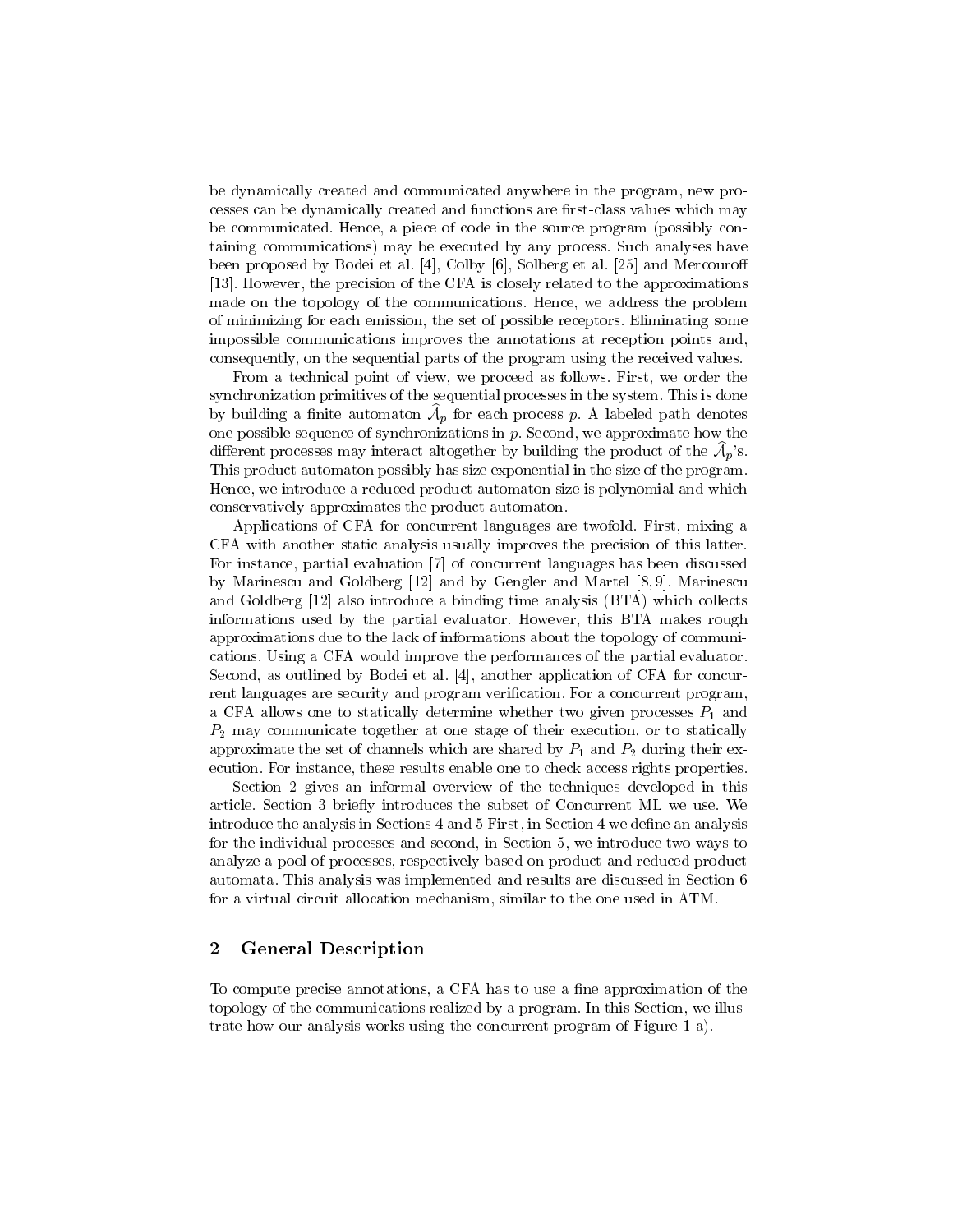In this system, Processes p1 and p3 respectively realize two and one emissions, and p2 realizes three receptions. We assume that all the communications are made on the same channel. Communications are synchronous, i.e. an emission or a reception blocks the process until the communication occurs. In the remainder of this article, we use the following vocabulary. A *communication* is the synchronous interaction between an emission point and a reception point. A synchronization is either a communication or a new process creation (a fork). A synchronization point is either a communication point or a fork point.

A rst way to conservatively annotate p2 is to consider that any reception may receive its value from any emission on the same channel [25]. Let us call  $s_1$ and s2 the emissions of p1, s3 the emission of p3, and r1, r2 and r3 the receptions of receptions. of  $p_2$ . Let  $\mathcal{C}(s_i)$  (resp.  $\mathcal{C}(r_j)$ ) be the abstract value sent (resp. received) at  $s_i$  (resp.  $r_i$ ,  $1 \le i, j \le 3$ . Such an analysis assigns to  $\hat{\mathcal{C}}(r_1), \hat{\mathcal{C}}(r_2)$  and  $\hat{\mathcal{C}}(r_3)$  the values

$$
\widehat{\mathcal{C}}(r_j) = \bigcup_{i \in \{1,2,3\}} \widehat{\mathcal{C}}(s_i) \quad j \in \{1,2,3\} \tag{1}
$$

As sketched in Figure 1 b), Equation (1) describes a correct approximation of the communication scheme of Figure 1 a). However, it is a trivial matter of fact that s1 cannot communicate with r3 nor s2 with r1.



Fig. 1. a) A system made of communicating processes. b) Approximation of the com munication topology computed by classical methods. c) Approximation of the topology computed by our CFA.

In order to assign a fine abstract value to receptions, a CFA has to approximate closely the communication topology of programs. This problem is twofold and we address it as follows.

{ Obviously, the communication graph of a concurrent program depends on how the communications are ordered on each process. In this article, this point is addressed as follows. We build a finite state automaton  $A$  which indicates how the synchronization points possibly follow each other. For each labeled sub-expression <sup>e</sup> <sup>l</sup> in the program, we use an automaton whose initial and final states are identified by the nodes  $B_l$  and  $E_l$ . The transitions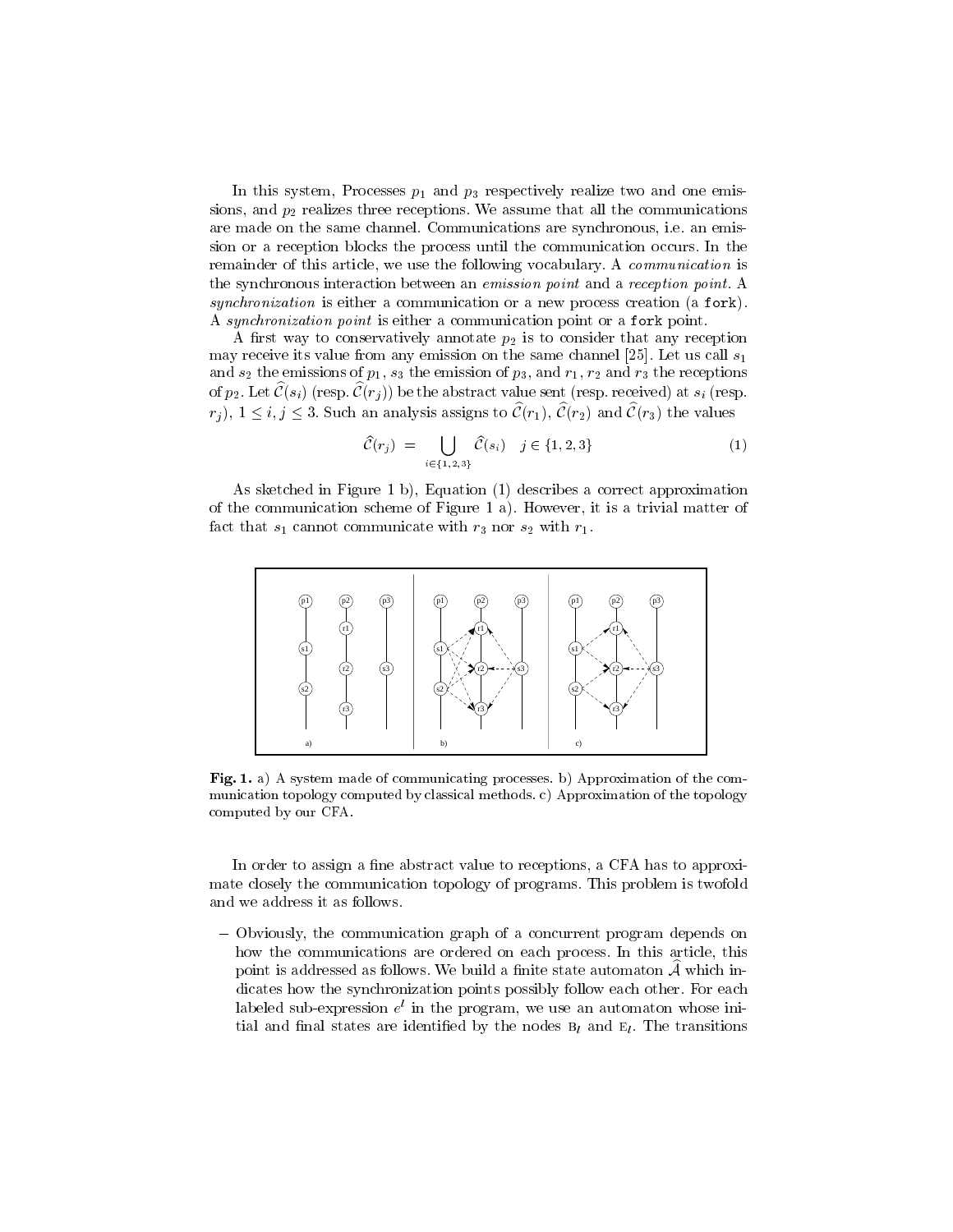between these nodes depends on the expression. The transitions between subexpressions indicate their respective evaluation order. A transition related to a sequential reduction step is labeled  $\varepsilon$  and we introduce a *l*-transition to denote the occurrence of a synchronization point labeled l. The result is an approximation of the communication scheme of each process.

Knowing how the synchronizations are ordered on each process, we have to determine their interactions. A first way to address this problem is to consider the product of the automata related to the different processes in the program. Based on the conection  $\mathcal{O} = (\mathcal{A}_p)_{p \in Dom(P)}$  or automata describing the synchronization points of the different processes, we show that the product automaton  ${\rm A}_\odot$  (S) describes a correct approximation of the synchro- $\sim$ nizations the program may realize. However, on one hand the size of  $\mathrm{A}^*_{\infty}(\mathcal{S})$  $\sim$ is possibly exponential in the size of the program, while on the other hand it contains more informations than really needed for the analysis. Intuitively, the only relevant informations in  ${\rm A}^*_\infty(\mathcal{S})$  for the analysis are the points which  $\tilde{}$ may synchronize together. Hence, we introduce a reduced product automaton  $\Lambda_\otimes^*(\mathcal{S})$  which is polynomial in the size of the source program and we prove that  $A_\infty^*(\mathcal{S})$  correctly approximates  $A_\infty^*(\mathcal{S})$ . The result is an approximation of the possible interactions between processes.

In Figure 1 c), we show the approximation of the topology obtained using the method described above for the communication scheme of Figure 1 a). In the remainder of this Section we discuss the approximations made by our CFA.

First, the abstract value attached to a sub-expression is the union of all the abstract values carried by the different reduction paths of a non-deterministic program. For communications, this means that the value attached to a reception is the union of all the values carried by the potential emitters. This corresponds to the approximation done in Figure 1 c). Such approximations make the control flow annotations grow. However, any abstract value collected this way is related to one of the concrete values in one of the possible communication schemes.

Other approximations are obviously done during the analysis of the body of loops. First, different channel names created by the same channel () instruction inside a loop are identied. Hence, communications over such channels are assumed to be possible, even though the emitter and the receptor use different instances of the same instruction.

Second, a process  $p$  may communicate with the communication points occurring inside the body b of a loop, as long as p assumes that the loop has not terminated. However, thanks to the sequential automata, the analysis keeps track of the communication ordering inside b. The only sequences allowed are those corresponding to an unfolding of b.

For instance, let us consider the program of Figure 2 which describes a multiplexer-demultiplexer of channels. This program is made of two processes  $p_1$ and p2 written in Concurrent ML. Each sub-expression in Concerted by an integer and integer. Only and  $p$  1 alternatively receives data on channels  $\cdot$  1 and 2. These data are transmitted are transmitted are on a channel and the multiplexed data and the multiplexed data and them of contract the multiplexed data and t and o $2$ . We assume that  $i$  and  $j$  and p2. So, the data sent on  $1$  ,  $\mu$  , then  $\mu$  and  $\mu$  and  $\mu$  and  $\mu$  and  $\mu$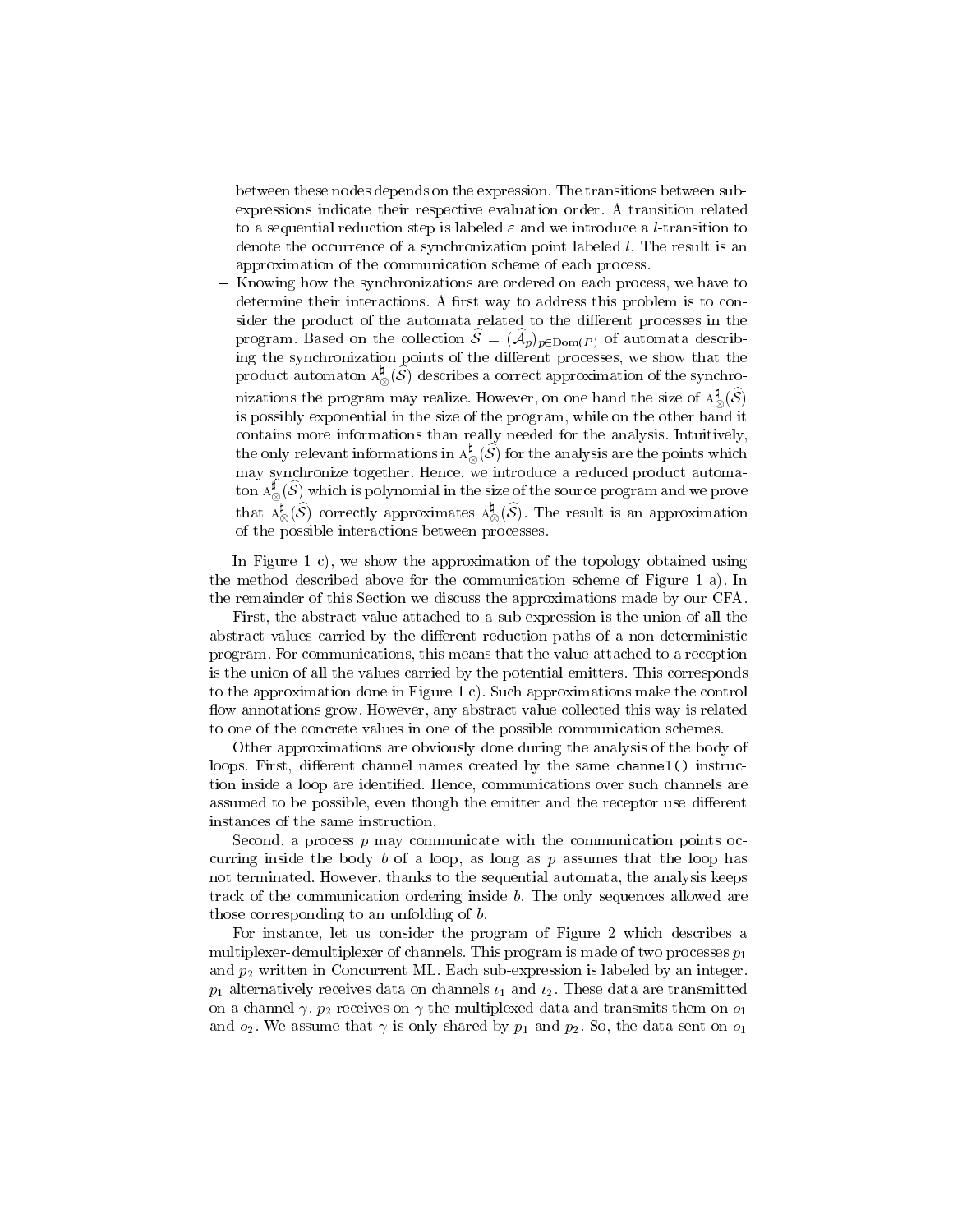(resp. o2) are the ones the multiplexer received on 1 (resp. 2). Finally, a process  $\mu$  , and  $\mu$  received on p3 sends new channel names to the multiplexer on 1 and 2.



Fig. 2. Multiplexer - demultiplexer written in Concurrent ML.

Our implementation of the analysis determines that the abstract value emitted at point 11 (resp. 14) is the singleton  $\{20\}$  (resp.  $\{23\}$ ). As stated before, different channel names created at the same point are not distinguished. However, the CFA detects that the instance of the first reception on  $\gamma$  (point 12) only may receive a value sent by an instance of the first emission (point 3). Similar observations can be done for the second emission and reception on  $\gamma$ .

### 3 Concurrent ML

In this Section, we introduce the subset of Concurrent ML [3, 20, 21] used in this article to illustrate how our analysis works. The syntax is defined in Figure 3.

Labels are attached to terms. They are used during the analysis which assumes that each sub-expression in the initial program has a unique label. This property is not maintained by reduction. The language contains conditionals, a let construct, and the operator rec for recursive functions. channel()l denotes a function call which creates and returns a new channel name  $k$  different from all the existing ones. (fork  $e_0^\infty$ )" creates a new process which computes  $e_0^\infty$ creates a new process which computes  $\mathbf{p}$ evaluates to () (the value of type unit). (send  $e_0^{\infty}$   $e_1^{\infty}$ ) is the blocking emission of the value of  $e_1^{\perp}$  on the channel resulting from the evaluation of  $e_0^{\perp}$ ,  $e_0^{\perp}$  and  $e_1^\text{-1}$  respectively are the subject and the object of the communication. Once the communication is done, a send evaluates to the value of its object. (recelve  $e_0^\gamma$  )' is the blocking reception of a value on the channel name described by  $e_0^\ast$  (the subject of the reception). Values are in the domains of basic types or channel names or functions.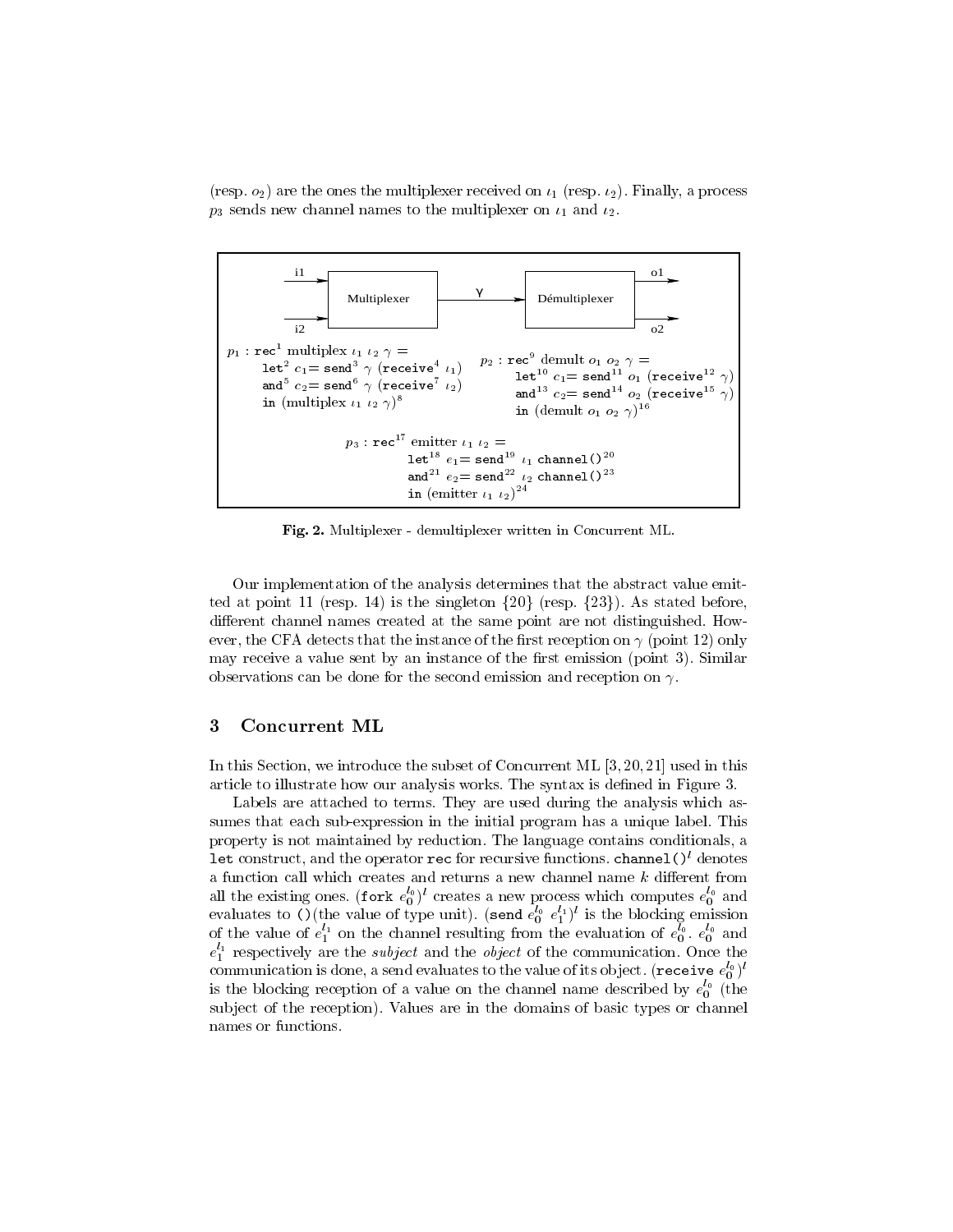| $e ::= v^l   x^l$                                                                                                                                                     | $v ::= B  $ fun $x^{l_1} \Rightarrow e_0^{l_0}$               |
|-----------------------------------------------------------------------------------------------------------------------------------------------------------------------|---------------------------------------------------------------|
| $\vert (e_0^{l_0} e_1^{l_1})^l \vert (if e_0^{l_0} e_1^{l_1} e_2^{l_2})^l$                                                                                            | rec $f^{l_1}$ $x^{l_2}$ => $e^{l_0}_{0}$                      |
| (let $x^{l_2} = e_0^{l_0}$ in $e_1^{l_1})^l$   channel () <sup><i>l</i></sup><br>  (fork $e_0^{l_0})^l$   (send $e_0^{l_0} e_1^{l_1}$ ) <sup><i>l</i></sup>           | $B ::= ()   i   b   k$                                        |
| (receive $e_0^{l_0}$ ) <sup><i>l</i></sup>                                                                                                                            | $i ::= \ldots \Leftrightarrow 1 \mid 0 \mid 1 \ldots$         |
| $E ::= \left[ \mid (E e_1^{l_1})^l \mid (v^{l_0} E)^l \mid (\text{if } E e_1^{l_1} e_2^{l_2})^l \right]$<br>  (let $x^{l_2} = E$ in $e_1^{l_1}$ ) <sup><i>l</i></sup> | $b ::=$ true   false<br>$k ::= k_0   k_1 $                    |
| $\int (\text{send } E \ e_1^{l_1})^l \mid (\text{send } v^{l_0} \ E)^l$<br>  (receive $E)^l$                                                                          | $P ::= \langle p : e \rangle \mid P :: P'$<br>$p := p \mid q$ |

Fig. 3. Language definition.

The operational semantics, given in Figure 4, are based on the language  $\lambda_{cv}$ defined by Reppy [20].  $\hookrightarrow$  is used for sequential reduction steps.  $e_0^{\ast} \{x \leftarrow e_1^{\ast}\}$  <sup>g</sup> denotes the term obtained by discarding the labels of the occurrences of  $x$  in  $e_0^\sim$ and substituting  $e_1^{\perp}$  to x.

 $\longrightarrow$  is used for concurrent reduction steps. These steps are annotated with labels  $\ell \in \text{Lab}^2 \cup \{\varepsilon\}$  which only are used in order to prove the correctness of the analysis. An  $\varepsilon$ -labeled step corresponds to a sequential reduction step made by one of the processes in the pool. The transition related to a communication between two instructions labeled  $l_s$  and  $l_r$  is annotated  $l_s$ ,  $l_r$  and the reduction step related to a process creation is annotated  $l_f, l_f$  where  $l_f$  is the label of the fork. Following Reppy [20], we use evaluation contexts  $E$  defined in Figure 3.

In addition, we use the classical notion of *configuration*  $K, P$  to denote a concurrent system in Concurrent ML.  $K$  is the environment for channels and  $P$ , the *process pool*, is defined in Figure 3.

A process is defined by  $\langle p : e \rangle$ ,  $p$  being the name associated to the process which computes e. In Figure 3,  $\frac{10}{2}$  is defined over process pools. Inside a

For the instruction  $(\text{channel}(i))^l$ , a new channel name k is assigned to the expression and the set K of used channel names is enriched with  $k$ . When an expression is forked, the father evaluates to  $\lambda$  and the new process is named q, where  $q$  is a fresh process name. Finally, a communication may occur between an emitting process  $p_s$  and a receiving process  $p_r$  which use the same channel. In this case, both  $p_s$  and  $p_r$  evaluate to the value exchanged.

# 4 Analysis of the Sequential Expressions

In this Section, we introduce the basic analysis within a sequential process. Section 5 presents the analysis between processes. Note that there are not separable analyses, because the interactions between processes affect the control-flow analysis of the individual processes. If  $e^{\iota}$  contains fork's, the bodies of the child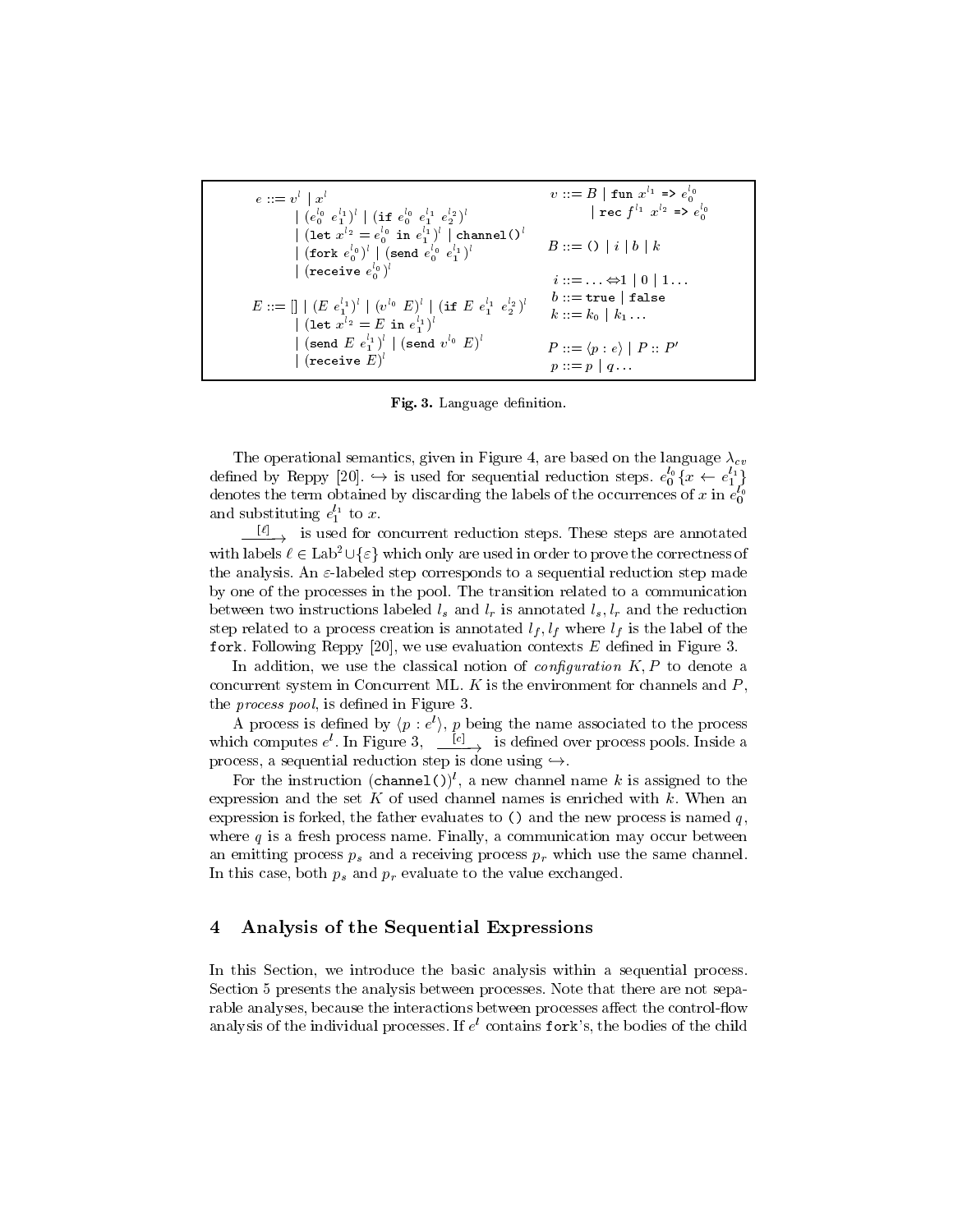| $e_0^{l_0} \hookrightarrow e_2^{l_2}$<br>$e_1^{l_1} \hookrightarrow e_2^{l_2}$<br>$(e_0^{l_0} e_1^{l_1})^l \leftrightarrow (e_2^{l_2} e_1^{l_1})^l$                                                                                                                                                                             | $(v^{l_0}, e^{l_1})^l \leftrightarrow (v^{l_0}, e^{l_2})^l$ |
|---------------------------------------------------------------------------------------------------------------------------------------------------------------------------------------------------------------------------------------------------------------------------------------------------------------------------------|-------------------------------------------------------------|
| $((\text{fun } x^{l_0} \Rightarrow e_1^{l_1})^{l_2} v^{l_3})^{l} \leftrightarrow e_1^{l_1} \{x \leftarrow v^{l_3}\}$<br>$(\text{rec } f^{l_0} x^{l_1} \Rightarrow e^{l_2}_{2})^{l} \hookrightarrow (\text{fun } x^{l_1} \Rightarrow e^{l_2}_{2} \{f \leftarrow (\text{rec } f^{l_0} x^{l_1} \Rightarrow e^{l_2}_{2})^{l}\}^{l}$ |                                                             |
| $e_0^{l_0} \hookrightarrow e_1^{l_1}$<br>$K, P :: \langle p : E[e_0^{\{0\}}] \rangle \longrightarrow \mathbb{F} \longrightarrow K, P :: \langle p : E[e_1^{\{1\}}] \rangle$                                                                                                                                                     |                                                             |
| $k \notin \text{dom}(K)$<br>$K, P :: \langle p : E[(\texttt{channel}(0)^l]) \rangle \xrightarrow{\{\varepsilon\}} K[k \mapsto l], P :: \overline{\langle p : E[k^l] \rangle}$                                                                                                                                                   |                                                             |
| $q \notin \text{dom}(P)$<br>$K, P :: \langle p : E   (\text{fork } e_0^{l_0})^l   \rangle \longrightarrow \{ k, k \} \times \{ p : E   (\cdot)^l   \} :: \langle q : e_0^{l_0} \rangle$                                                                                                                                         |                                                             |
| $K, P :: \langle p_s : E_s   (\texttt{send } k^{l_0} \ v^{l_1})^{l_s} ] \rangle :: \langle p_r : E_r   (\texttt{receive } k^{l_2})^{l_r} ] \rangle$<br>$\overline{\mathcal{L}_{\mathcal{S}}^{[l_s,l_r]}}$ , $K, P :: \langle p_s : E_s[v^{l_1}] \rangle :: \langle p_r : E_r[v^{l_1}] \rangle$                                  |                                                             |

Fig. 4. Language semantics.

processes are analyzed at the same time as  $e$  , but not their interactions whose analysis is deferred to Section 5.

The analysis of an expression  $e^r$  is a triple  $(c, c, \mathcal{A})$ . Let Lab and Id respectively denote the sets of labels and variables occurring in  $e^+$ ,  $\zeta$ ,  $\bar{c}$  and  $\mathcal A$  are defined as follows.

- ${\rm \textit{C}}$  : Lab  ${\rm \rightarrow \wp (Lab)}$  is the abstract cache which approximates, for any subexpression  $e^{\cdot}$  in the program, the set  $C(t)$  of values  $e^{\cdot}$  may evaluate to. The abstract values either are functions denoted by their labels or channel names denoted by the label of the instruction channel() which created them. Type discipline ensures that no confusion is made between both kinds of values and avoids the introduction of two different caches.
- ${\rm -\hat{\mathcal{E}}}\;$ : Id  ${\rm -\hat{g}}(Lab)$  is the abstract environment which binds free variables during the analysis.
- ${\cal A} = (\Sigma, {\bf B}, Q, Q_f, \delta)$  is a finite automaton which indicates how the synchronizations are ordered inside the expression we analyze.  $\Sigma = \text{Lab} \cup \{\varepsilon, \mu\}$  is the alphabet, Q is the set of state,  $B \in Q$  is the initial state,  $Q_f = \{E\} \subseteq Q$ contains a unique matrix state.  $\alpha$  (q)  $\alpha$  is  $\alpha$  (q)  $\alpha$  is the transition function.

In Figure 5, we define inductively on the structure of the terms the constraints a triple  $(\widehat{{\mathcal{C}}}, \widehat{{\mathcal{E}}}, \widehat{{\mathcal{A}}})$  has to satisfy in order to define a correct analysis for an expression  $e$ . If so, we write  $c, c, A \vdash e$ .

We use the following notations.  $||s - s'||$  denotes an automaton whose initial and mial state respectively are s and so and such that  $Q = \{8, 8\}$  and  $S \in \theta(S, \ell)$ .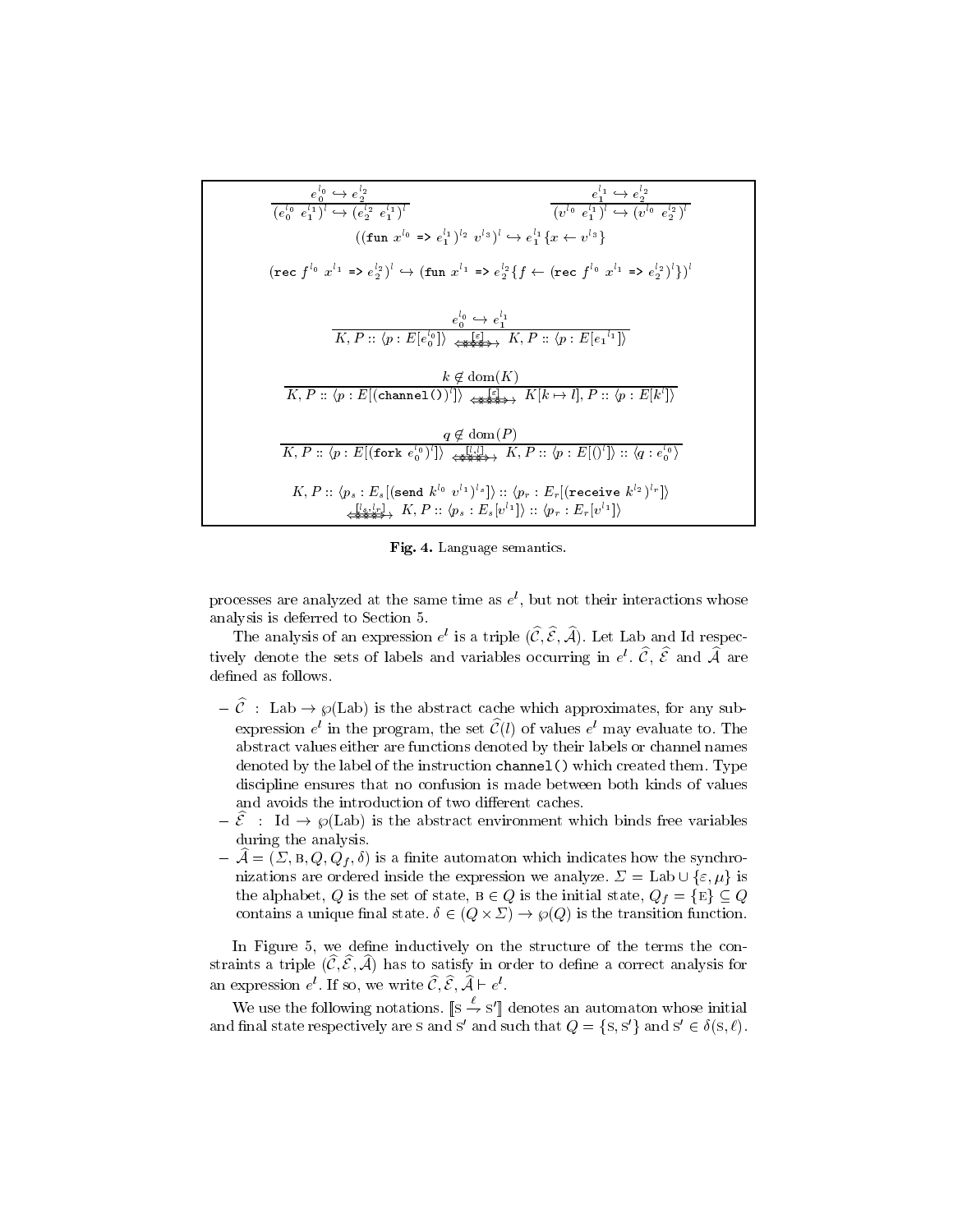$$
\hat{C}, \hat{\mathcal{E}}, \hat{\mathcal{A}} \vdash c^{l} \Leftrightarrow [B_{l} \stackrel{\epsilon}{\rightarrow} B_{l}] \sqsubseteq \hat{\mathcal{A}} \qquad \hat{C}, \hat{\mathcal{E}}, \hat{\mathcal{A}} \vdash x^{l} \Leftrightarrow \hat{\mathcal{E}}(x) \subseteq \hat{\mathcal{C}}(l), [B_{l} \stackrel{\epsilon}{\rightarrow} B_{l}] \sqsubseteq \hat{\mathcal{A}} \n\hat{C}, \hat{\mathcal{E}}, \hat{\mathcal{A}} \vdash (\text{fun } x^{l_{1}} \Rightarrow e_{0}^{l_{0}})^{l} \Leftrightarrow \begin{cases} l \in \hat{\mathcal{C}}(l), \hat{C}, \hat{\mathcal{E}}[x \mapsto \hat{\mathcal{C}}(l_{1})], \hat{\mathcal{A}}_{0} \vdash e_{0}^{l_{0}}, \hat{\mathcal{A}}_{0} \sqsubseteq \hat{\mathcal{A}} \n\hat{C}, \hat{\mathcal{E}}, \hat{\mathcal{A}} \vdash (\text{rec } f^{l_{1}} \ x^{l_{2}} \Rightarrow e_{0}^{l_{0}})^{l} \Leftrightarrow \begin{cases} l \in \hat{\mathcal{C}}(l), \hat{\mathcal{C}}(l) \subseteq \hat{\mathcal{C}}(l_{1}), \hat{\mathcal{A}}_{0} \sqsubseteq \hat{\mathcal{A}} \n\hat{C}, \hat{\mathcal{E}}, \hat{\mathcal{A}} \vdash (\text{rec } f^{l_{1}} \ x^{l_{2}} \Rightarrow e_{0}^{l_{0}})^{l} \Leftrightarrow \begin{cases} l \in \hat{\mathcal{C}}(l), \hat{\mathcal{C}}(l) \subseteq \hat{\mathcal{C}}(l_{1}), \hat{\mathcal{A}}_{0} \sqsubseteq \hat{\mathcal{A}} \n\hat{B}_{l_{1}} \vdash e_{0}^{l_{0}} \in \hat{\mathcal{A}}, [B_{l_{1}} \stackrel{\epsilon}{\rightarrow} B_{l_{0}}] \sqsubseteq \hat{\mathcal{A}}, [B_{l_{1}} \stackrel{\epsilon}{\rightarrow} B_{l_{1}}] \subseteq \hat{\mathcal{A}} \n\hat{C}, \hat{\mathcal{E}}, \hat{\mathcal{A}} \vdash (e_{0}^{l_{0}} \stackrel{\epsilon}{\rightarrow} \hat{\mathcal{C}}, \hat{\mathcal{C}}, \hat{\mathcal{A}}_{l_{1}} \vdash e_{1}^{l_{
$$

Fig. 5. Specification of the analysis.

 $A \sqcup A$  states that A is a sub-automaton of A , i.e.  $Q \subseteq Q$  and  $\theta \subseteq \theta$  . Hence,  $\mathbb{S} \to \mathbb{S}' \mathbb{L}$  A indicates that there is a letransition from s to s' in A. The analysis builds for each expression  $e^{\cdot}$  an automaton  ${\cal A}$  which initial and final states respectively are  $Start(\hat{A}) = B_l$  and  $End(\hat{A}) = {E_l}$ . These automata are defined inductively on the structure of the terms. Their graphical representation is given in Figure 6.  $\varepsilon$ -transitions denote sequential reduction steps.

Decause the evaluation of a first order constant  $c^{\ast}$  does not involve any synchronization, the automaton associated to this expression is made of an  $\varepsilon$ transition from the initial state  $B_l$  to the final state  $E_l$ , as shown in Figure 6. This is ensured by the constraint  $[\mathbb{B}_l \stackrel{\varepsilon}{\to} \mathbb{E}_l]] \sqsubseteq \widehat{A}$  in the specification of Figure 5.

For a variable  $x^l$ ,  $\hat{\mathcal{E}}(x)$  is added to  $\hat{\mathcal{C}}(l)$  indicating that the abstract value of point  $l$  depends on the abstract value of  $x$  in the environment. In addition,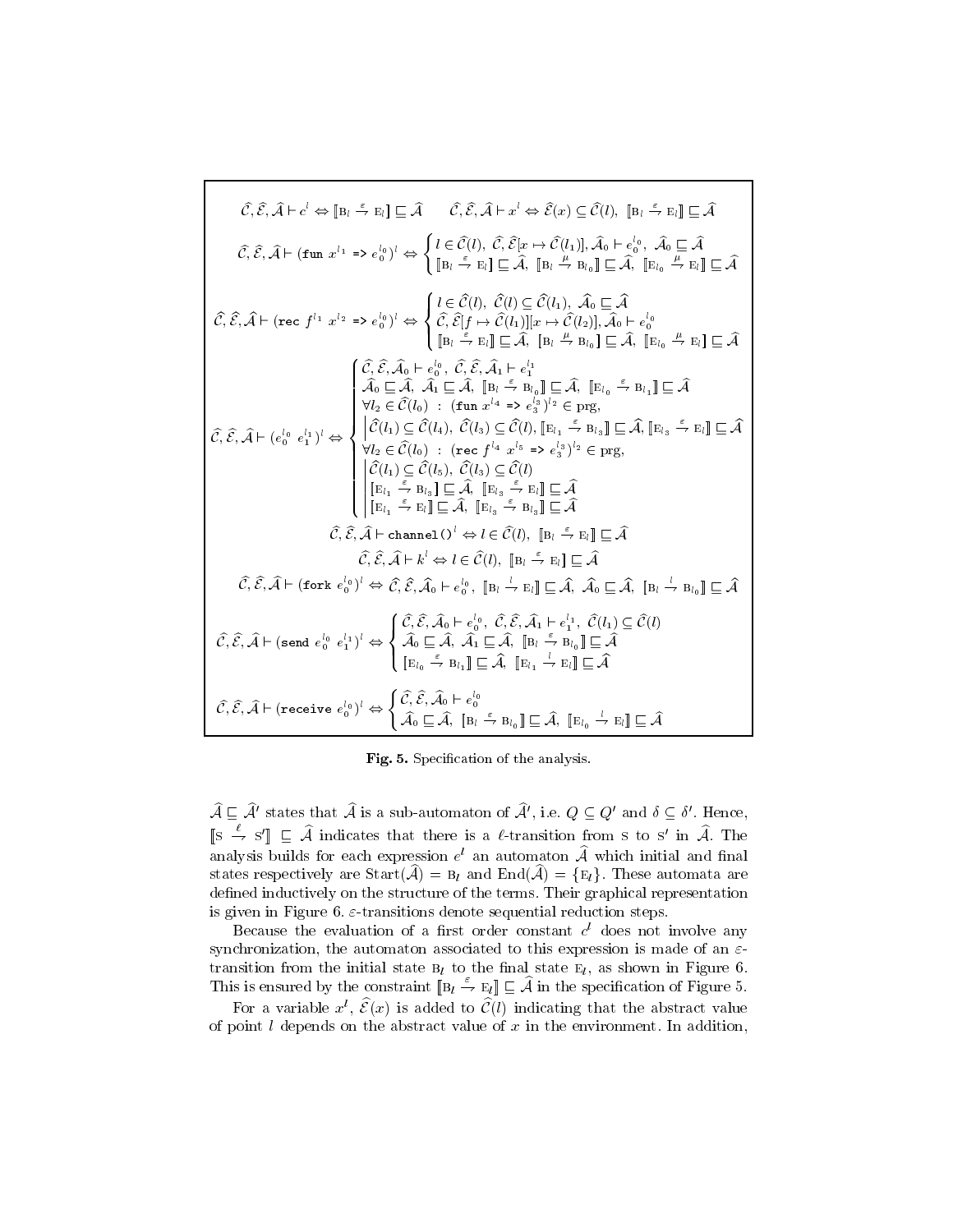

Fig. 6. Automata attached to the expressions during the analysis.

because no reduction may come from the evaluation of a variable, the automaton related to  $x^l$  is made of an  $\varepsilon$ -transition between the states  $B_l$  and  $E_l$ . Again, this is ensured by the constraint  $[\mathbf{B}_l \stackrel{\varepsilon}{\to} \mathbf{E}_l] \sqsubseteq \mathcal{A}$ .

(fun  $x^{1}$  =>  $e_0^0$ ) and (rec f  $x^{1}$  =>  $e_0^0$ ) are values. Their evaluation does not require any computation. Hence, just like for first order constants, the initial state  $B_l$  of the automaton is linked to the final state  $E_l$  by an  $\varepsilon$ -transition. In addition, the body  $e_0^\gamma$  is analyzed, yielding an automaton  $\mathcal{A}_0$  with  $\mathrm{B}_{l_0}$  and  $\mathrm{E}_{l_0}$ as initial and mall states. As depicted in Figure 0, we connect  $\mathcal{A}_0$  to  $\mathcal{A}$  by transitions *via* the constraints  $[\mathbf{B}_l \stackrel{\mu}{\to} \mathbf{B}_{l_0}]] \subseteq \widehat{A}$  and  $[\mathbf{E}_{l_0} \stackrel{\mu}{\to} \mathbf{E}_l]] \subseteq \widehat{A}$ .  $\mu$ -transitions only are used to link both parts of the automaton and never describe a valid path between nodes. Concerning the abstract cache, l is added to  $\mathcal{C}(l)$ , indicating that the current function is among the ones which may occur at this point.

The analysis of an application  $(e_0^o \t e_1^o)$  first relies on these of  $e_0^o$  and  $e_1^o$ which yield two automata  $A_0$  and  $A_1$ . Decade 1.Because of the evaluation order, the synchromizations made by  $e_0^{\infty}$  precede the ones made by  $e_1^{\infty}$ . Also, assuming that  $e_0^{\infty}$  evaluates to (fun  $x^{4}$  =>  $e_3^{\infty}$ )<sup>12</sup>, the synchronizations made by  $e_1^{\infty}$  precede the ones resulting from the evaluation of  $e_3^\gamma$  with the right value for x. Hence we build the following automaton.  $B_l$  is linked to the initial state of  $A_0$  and  $A_0$ 's  $\lim_{\alpha \to \infty}$  is finited to  $\mathcal{A}_1$  finitial state by  $\varepsilon$ -transitions. This corresponds to the constraints  $A_0 \sqsubseteq A$ ,  $A_1 \sqsubseteq A$ ,  $\mathbb{B}_l \to \mathbb{B}_{l_0} \mathbb{I} \sqsubseteq A$  and  $\mathbb{E}_{l_0} \to \mathbb{B}_{l_1} \mathbb{I} \sqsubseteq A$ .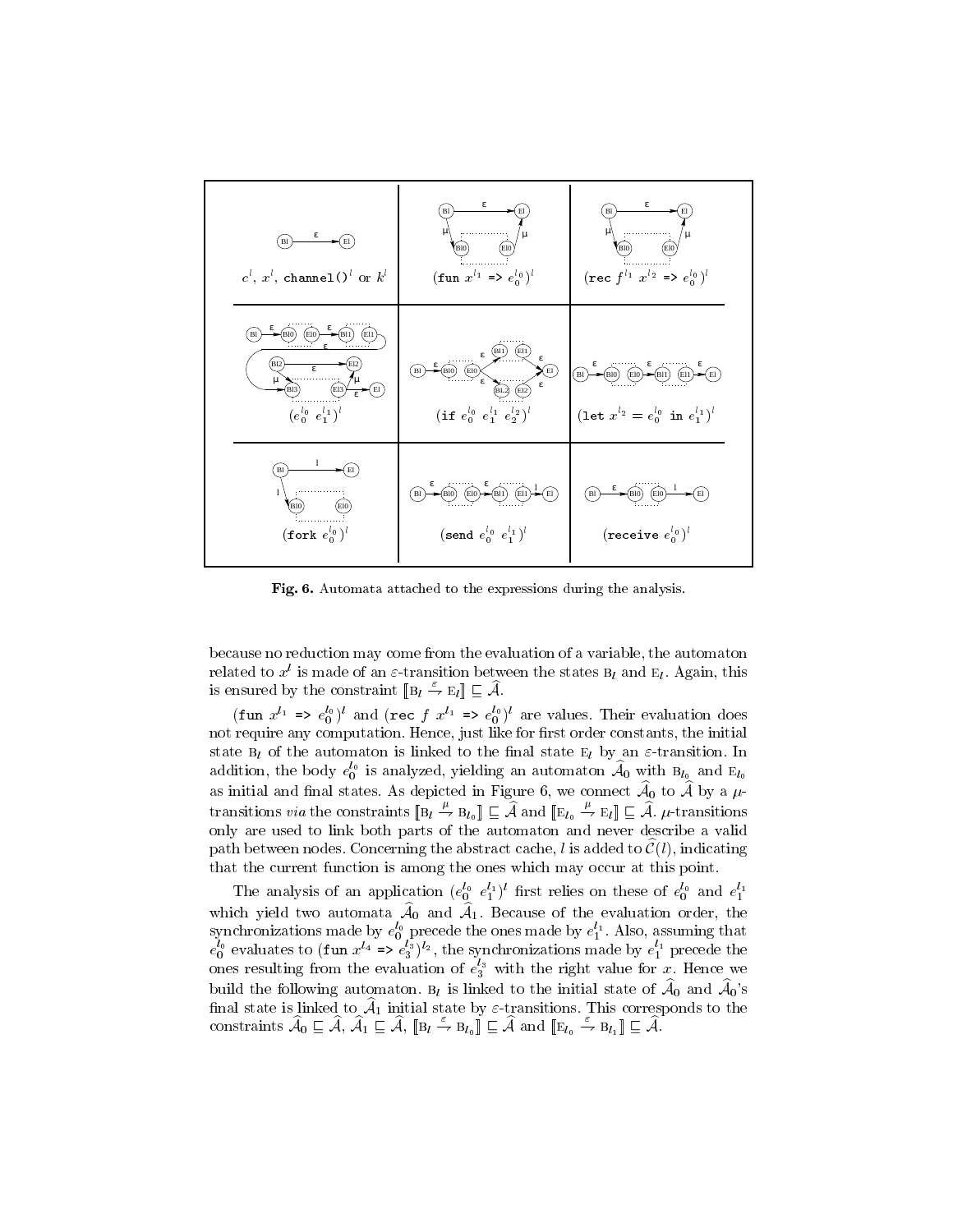Next,  $\mathcal{C}\left( l_{0}\right)$  denotes the labels of the functions  $e_{0}^{\infty}$  may evaluate to. For each function (fun  $x^{a} \equiv e^{a}$ )' $a$  such that  $l_2 \in C(l_0),$  we indicate that the synchronizations in the body  $e_3^s$  follow these in  $e_1^{e_1}$  by asking  $\Vert E_{l_1} \to B_{l_3} \Vert \sqsubseteq A$ . Finally, the final states of  $e^i$  and  $e_3^s$  are linked by  $[\![\mathbb{E}_{l_3}\rightarrow \mathbb{E}_{l}]\!] \sqsubseteq \mathcal{A}$ . prg denotes the program for which we compute an analysis. In Figure 6 we show the automaton resulting from the analysis of an expression  $(e_0^{\infty}e_1^{\infty})^*$ , assuming that  $\mathcal{L}(t_0) = \{t_2\}$  and that  $(\text{tun } x^{n} \implies e_3^{\circ})^{n} \in \text{prg}.$ 

The application of a recursive function is analyzed similarly. Because the body may be executed zero or many times, we add  $[\mathbb{B}_l \stackrel{\varepsilon}{\to} \mathbb{E}_l] \sqsubseteq \mathcal{A}$  and  $[\mathbb{E}_{l_4} \stackrel{\varepsilon}{\to}$  $B_{l_4}$   $\subseteq$   $\widehat{A}$ , where  $l_4$  is the label of the body of the recursive function.

Channels are identified by their creation points. channel () being a function call, for an occurrence of channel  $\mathcal{O}^l$  in the program, we collect l in  $\mathcal{C}(l)$ . So, no distinction is made between different channels created in a recursive function.

For an expression (fork  $e_0^{\alpha}$ ), we only analyze the body  $e_0^{\alpha}$  of the child process at this stage of the analysis, obtaining an automaton Ab 0. In Section 5, during the analysis of the interactions between processes, we consider fork's just like another communications. For now,  $\|B_l\|\to E_l\|\sqsubseteq \mathcal{A}$  indicates that the execution of the fork consists of doing a synchronization denoted l. On the other hand, the automaton  $\mathcal{A}_0$  which describes the synchronizations realized by  $e_0^\alpha$  is included in  $\widehat{A}$  and linked to the initial state  $B_l$  of the expression we analyze by  $[{\mathbb B}_l \to {\mathbb B}_{l_0}]] \sqsubseteq {\mathcal A}$ . In Section 5.2, when considering the product automaton,  $e_0^{v_0}$ stays frozen until it can synchronize on  $l$  with the fork.

The specification of the analysis for an emission (send  $e_0^o$   $e_1^o$ ) states that the sub-expressions are analyzed.  $[\mathbb{E}_{l_0} \stackrel{\varepsilon}{\rightarrow} \mathbb{E}_{l_1}]] \subseteq \widehat{A}$  indicates that the execution of  $e_0^0$  precedes the one of  $e_1^{\epsilon_1}$  and  $\mathbb{E} l_1 \to \mathbb{E} l \mathbb{I} \subseteq \mathcal{A}$  states that l denotes the last synchronization point in (send  $e_0^{\infty}$   $e_1^{\infty}$  ).

Receptions are treated similarly.  $[\mathbb{E}_{l_0} \to \mathbb{E}_{l}]] \sqsubseteq \mathcal{A}$  states that the synchronizations in the sub-expression precede the synchronization related to the reception. Note that no constraint is introduced on the received abstract value at this stage of the analysis. This is due to the fact that  $U, \mathcal{E}, \mathcal{A} \Vdash \mathcal{C}$  only specifies the analysis of the different processes without considering their synchronizations. However, in a concurrent execution, a reception (recelve  $e_0^{\circ}$  )" may receive either a basic value or a function or a name, depending on its type. Hence, in Sections 5.1 and 5.2, when considering process interactions, we introduce constraints indicating how  $\mathcal{C}(l)$  is bound to. These constraints are specified in definitions 4 and 8.

As an intermediary result, we introduce some properties satisfied by the analysis defined in Figure 5. First we examine the existence of a best analysis for an expression  $e$  and, second, we focus on correctness. These results are used further in this article, when proving the main property concerning the correctness of the specication over concurrent reduction.

Let  $(U_1, U_1, \mathcal{A}_1)$  and  $(U_2, U_2, \mathcal{A}_2)$  be two analyses for the same expression  $e^{\phi}$ ,  $(c_1, c_1, \mathcal{A}_1) \preceq (c_2, c_2, \mathcal{A}_2)$  denotes that  $(c_1, c_1, \mathcal{A}_1)$  is more precise than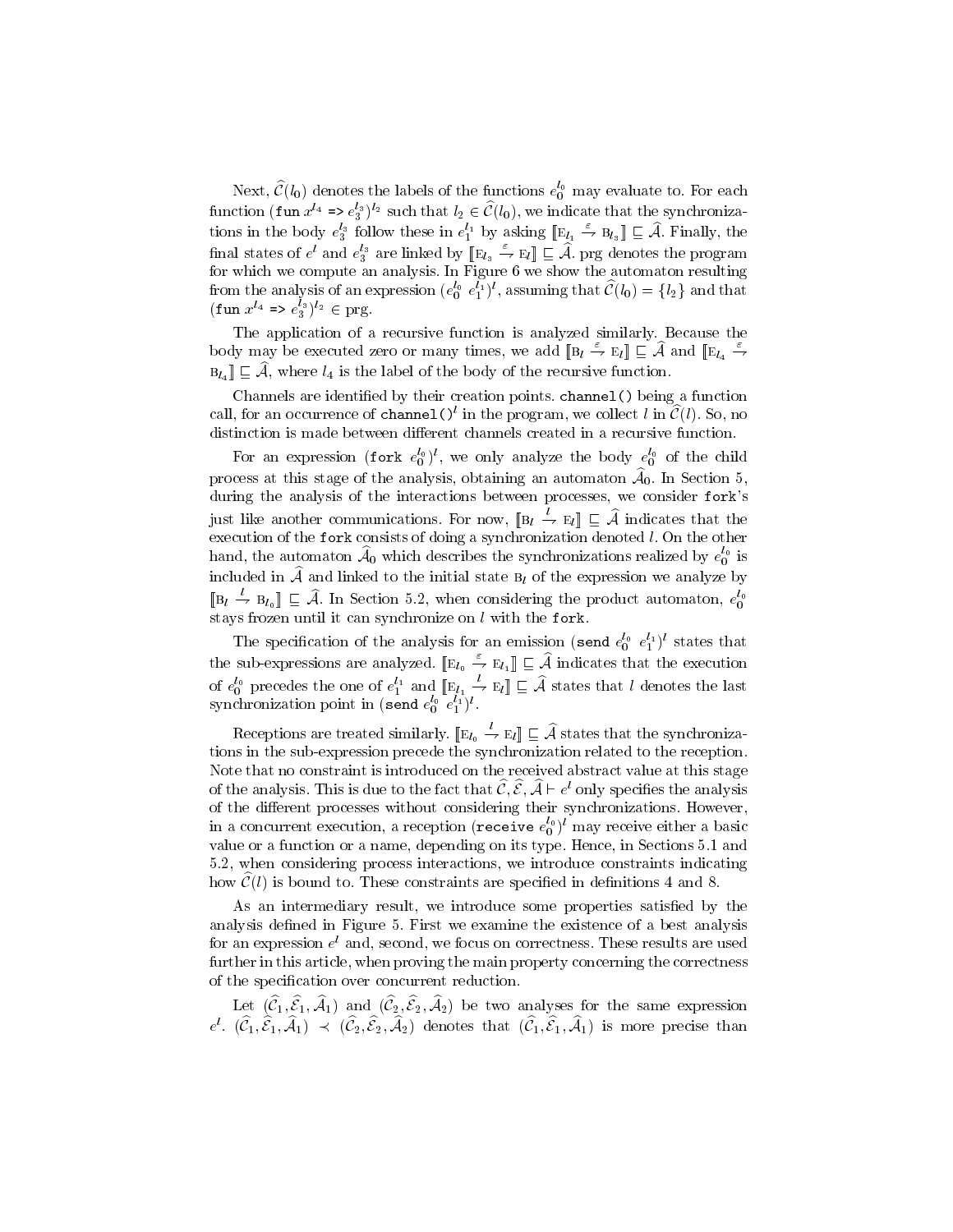$(C_2, C_2, \mathcal{A}_2)$ .  $\preceq$  is defined by

$$
(\widehat{\mathcal{C}}_1, \widehat{\mathcal{E}}_1, \widehat{\mathcal{A}}_1) \prec (\widehat{\mathcal{C}}_2, \widehat{\mathcal{E}}_2, \widehat{\mathcal{A}}_2) \Leftrightarrow \begin{cases} \forall l \in \text{Lab}, \ \widehat{\mathcal{C}}_1(l) \subseteq \widehat{\mathcal{C}}_2(l) \\ \forall x \in \text{Id}, \ \widehat{\mathcal{E}}_1(x) \subseteq \widehat{\mathcal{E}}_2(x) \\ \widehat{\mathcal{A}}_1 \sqsubseteq \widehat{\mathcal{A}}_2 \end{cases} (2)
$$

The existence of a least analysis in the sense of  $\prec$  stems from the fact that, for an expression  $e$ , the set  $\{(\mathcal{C}, \mathcal{Z}, \mathcal{A})\;:\; \mathcal{C}, \mathcal{Z}, \mathcal{A}\sqsubset e$  is a Moore family.

The main property introduced in this Section concerns sequential sub ject reduction and indicates that if a triple  $(\widehat{C}, \widehat{E}, \widehat{A})$  is a correct analysis for an expression  $e^{\cdot}$  then it is still correct after a sequential reduction step  $\hookrightarrow$  (Section 3). First, we introduce the order relation  $\leq$  over automata.

**Demition 1** Let A and A be two automata. A  $\ll$  A  $'$  if any path labeled  $t_1 \ldots t_n$ in  $\widehat{A}$  is a path in  $\widehat{A}'$ .

Intuitively, the labels of the transitions in an automaton  $\widehat{A}$  built during the analysis of an expression <sup>e</sup> <sup>l</sup> correspond to the synchronizations realized during the execution of  $e$  . Hence, a path in  ${\mathcal A}$  denotes one possible sequence of synchronizations the execution of <sup>e</sup> <sup>l</sup> may lead to. Sequential reduction steps do not realize synchronizations but may discard some possible sequences of synchronizations. For instance, consider the execution of a conditional. Hence, if  $e^l \hookrightarrow e^{l'}$ then any possible sequence of communication in  $e^{t}$  is a s is a sequence of communication in  $e^+$ . Considering the automata  ${\cal A}$  and  ${\cal A}$  built during the analysis for  $e^+$ and  $e^{it}$ , we have  $A' \leq A$ . This is summed up by the proposition below.

Proposition 2 (Sequential subject reduction) If  $\mathcal{C}, \mathcal{E}, \mathcal{A} \vdash e^l$  and  $e^l \hookrightarrow e^{\prime l}$ then  $\mathcal{C}, \mathcal{E}, \mathcal{A}' \vdash e^{t}$  for some  $\mathcal{A}'$  such that  $\mathcal{A}' \leq \mathcal{A}$ .

Analyzing separately the processes of an application allows us to order the synchronization points on each process. However this is not enough to obtain a fine approximation of the topology of communications. In the following Section, we consider the product automaton of the automata described above in order to compute the synchronization realized by the program.

#### 5 Process Pool Analysis

In this Section, we focus on analyzing a process pool. Section 5.1 defines an analysis  $\models^*$  based on the product automaton  ${\rm A}_\odot$  (S ) of a collection S of automata built as in Section 4. We prove the correctness of  $\models^{\sharp}$  by a subject reduction property. In Section 5.2, we introduce a second analysis  $\models^{\sharp}$  based on a reduced product automaton  $A_{\infty}^{*}(\mathcal{S})$  which size is polynomial in the size of the original program. We prove that  $\models^{\sharp}$  is a correct approximation of  $\models^{\sharp}$ .

A subset  $\Lambda$  of a complete lattice  $(L, \leq)$  is a Moore family iff for all set  $Y \subseteq \Lambda$ ,  $(\Pi Y) \in X$ . Notice that a Moore family X never is empty and admits a least element since  $(\sqcap X) \in X$  (see [19]).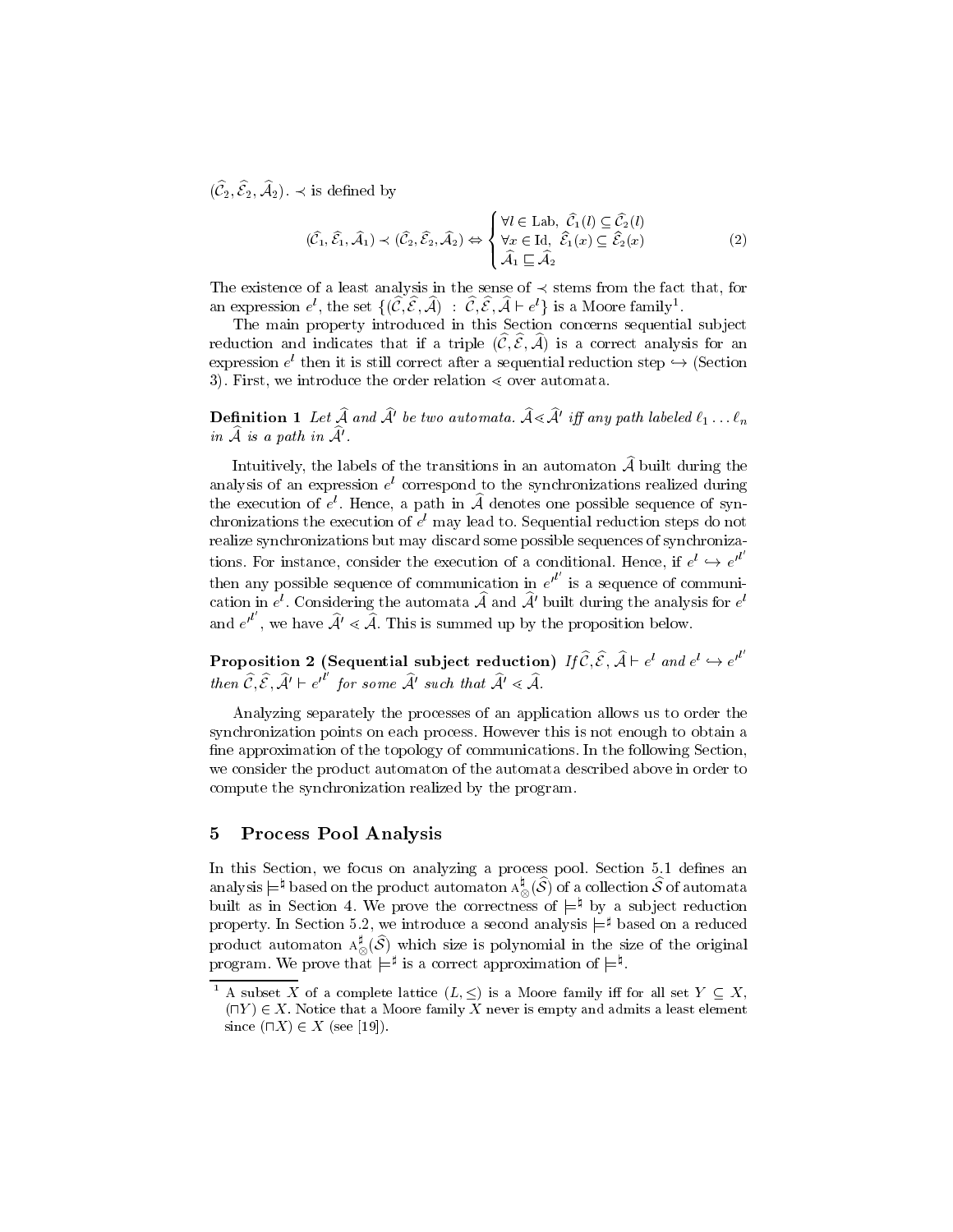#### 5.1 Product Automaton Based Analysis

Let  $\mathcal{O} = (\mathcal{A}_{p})_{p} \in \text{Dom}(P)$  be a collection of automata. The states in the product automaton  ${\rm A}^*_{\otimes}(\mathcal{S})$  are products of the states of the automata in  $\mathcal{S}.$  An  $\varepsilon$ -transition  $\min$ de an automaton  $\mathcal{A}_p$  denotes a sequential reduction step and is transcribed in  $A_{\otimes}(\mathcal{S})$ . An l-transition in  $\mathcal{A}_n$  denotes a synchronization point. We add  $(l,l')$ - $\sim$ transitions in A  $_{\odot}$  (S) if l and l' are transitions in two automata of S such that  $\sim$ the instruction labeled  $\iota$  may synchronize with the instruction labeled  $\iota$  .

**Definition 3 (Product automaton)** Let  $\widehat{S}$  be a collection of n automata. The product automaton  $A_{\otimes}^*(\mathcal{S})$  of the automata in  $\mathcal S$  is a tuple  $(\varSigma^{\vee}, q_0^{\vee}, Q^{\vee}, \delta^{\vee})$ . The alphabet is  $\mathcal{L}^* \subseteq L$ ab<sup>2</sup>  $\cup$  { $\varepsilon$ ,  $\mu$ }  $\mathcal{Q}^*$  is made of k-tuples  $(s_1,\ldots,s_k)$  in which  $s_i$ ,  $1 \leq i \leq k$ , denotes the advancement of the  $i^{n_i}$  automaton.  $q_0^*$  is the initial state and  $\delta^* \in (Q^* \times \Sigma^*) \to \wp(Q^*)$  is the transition function.  $A^*_{\otimes}(\mathcal{S})$  is built as follows.

(i) The initial state  $q_0^* \in Q^*$  is the product of the initial states Start( $\mathcal{A}_p$ ) of the  $a$  about all  $A_n \subset O$ , i.e.

$$
q_0^{\dagger} \stackrel{def}{=} \bigotimes_{\widehat{\mathcal{A}}_p \in \widehat{\mathcal{S}}} Start(\widehat{\mathcal{A}}_p)
$$
 (3)

 $\mathbf{1}$ 

(ii) For all 
$$
q^{\natural} \in Q^{\natural}
$$
 such that  $q^{\natural} = (s_0, \ldots, s_n)$ ,  
\n(a)  $\forall i, 1 \leq i \leq n, \forall \ell \in \{\varepsilon, \mu\}, \left| \begin{array}{l} (\exists \widehat{A}_p \in \widehat{S} : [\mathbf{s}_i \stackrel{\ell}{\to} s_i'] \sqsubseteq \widehat{A}_p) \Rightarrow \\ [\mathbf{q}^{\natural} \stackrel{\ell}{\to} (s_1, \ldots, s_i', \ldots, s_n')] \sqsubseteq A_{\otimes}^{\natural}(\widehat{S}) \end{array} \right|$   
\n(b)  $\forall i, j, 1 \leq i \neq j \leq n$ ,  
\n
$$
\left\{ \exists \widehat{A}_p, \widehat{A}_{p'} \in \widehat{S} : \left| \begin{array}{l} [\mathbf{s}_i \stackrel{\ell}{\to} s_{l_s}] \sqsubseteq \widehat{A}_p \\ [\mathbf{s}_j \stackrel{\ell}{\to} s_{l_s}] \sqsubseteq \widehat{A}_p \\ (\text{send } e_0^{l_1} e_1^{l_1})^s \in p \eta \\ (\text{receive } e_2^{l_2})^l \in p \eta \end{array} \right| \right. (4)
$$
\n
$$
\Rightarrow [q^{\natural} \stackrel{\ell}{\to} t^n \quad (s_1, \ldots, s_{l_s}, \ldots, s_{l_r}, \ldots, s_n)] \sqsubseteq A_{\otimes}^{\natural}(\widehat{S})
$$

$$
f_{\rm{max}}
$$

the contract of the contract of the contract of

$$
\forall i, 1 \leq i \leq n, \left\{ \exists \widehat{A}_p \in \widehat{S} : \begin{bmatrix} \left[s_i \stackrel{i_f}{\rightarrow} s_{l_f}\right] \sqsubseteq \widehat{A}_p \\ \left[s_i \stackrel{i_f}{\rightarrow} s_{l_0}\right] \sqsubseteq \widehat{A}_p \\ \left(f \text{ or } k \stackrel{e_0^{l_0}}{0}\right)^{l_f} \in \mathit{prg} \end{bmatrix} \right\}
$$
\n
$$
\Rightarrow \left\[ q^{\frac{1}{4} \cdot \frac{l_f, l_f}{\rightarrow}} (s_1, \ldots, s_{l_f}, \ldots, s_n, s_{l_0}) \right\} \sqsubseteq A_{\otimes}^{\frac{1}{2}}(\widehat{S})
$$
\n
$$
(5)
$$

 $\overline{\phantom{a}}$ 

The product automaton is built incrementally. We start with the only state  $q_0^*$  and any state  $q^* = (s_1,\dots,s_k)$  in  ${\rm A}^*_{\otimes}(\mathcal{S})$  describes one of the possible advance-0 ments of the process pool. We add an  $\varepsilon$ -transition going out of  $q$  -every-time there is an e-transition in one of the automata  $A_p$  going out of  $s_i, 1 \leq i \leq k$ . Doing so, we obtain a new state which also denotes one of the possible advancements.

Next, an l-transition denotes a synchronization point. Two processes may communicate together if they own matching synchronization points  $l_s$  and  $l_r$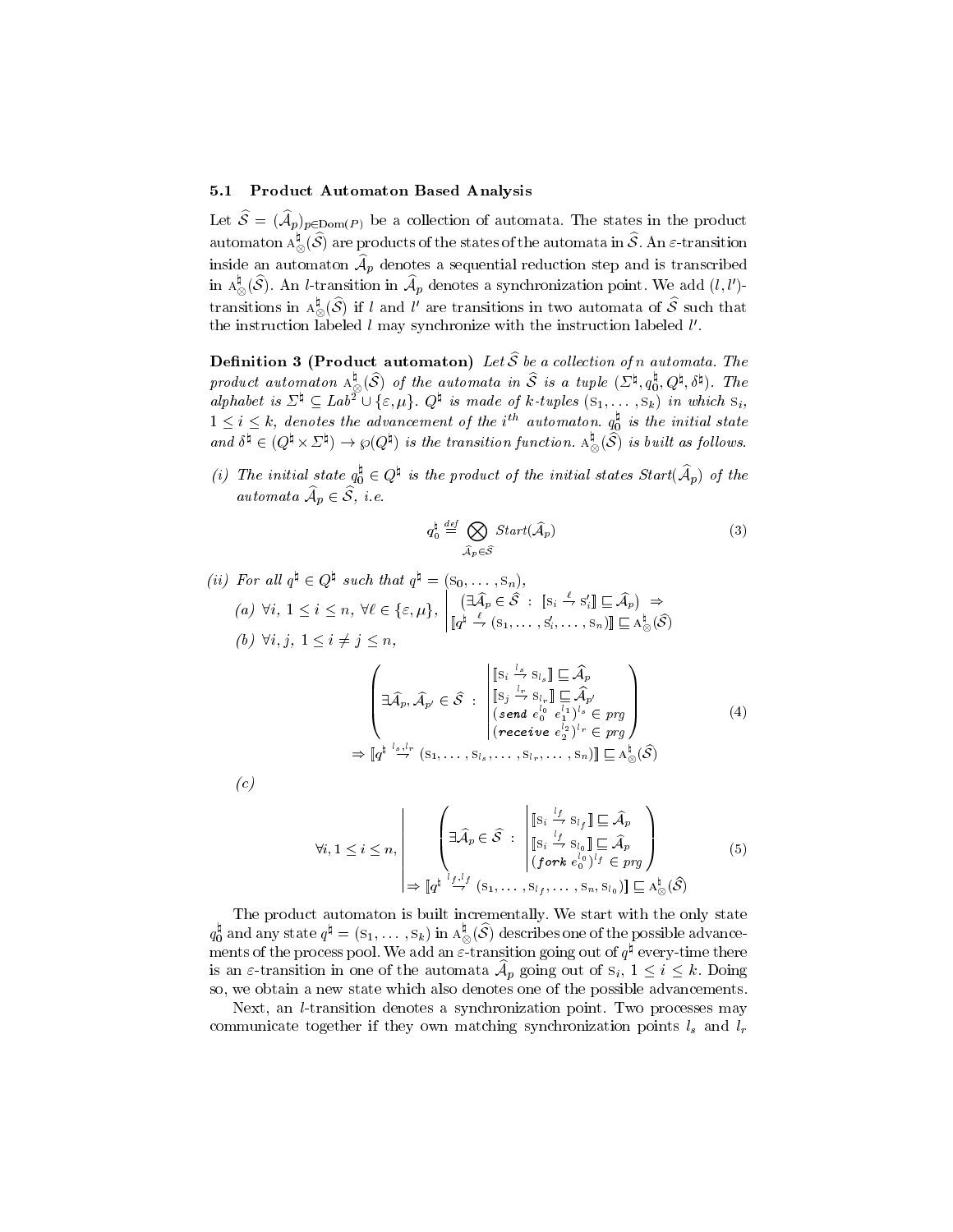related to an emission and a reception and which possibly are active at the same time. In this case there is a state  $q^* = (s_1, \ldots, s_k)$  and two automata  $\mathcal{A}_p$  and  $\mathcal{A}_{p'}$  in S such that  $[s_s \overset{\sim}{\to} s'_s] \sqsubseteq \mathcal{A}_p$  and  $[s_r \overset{\sim}{\to} s'_r] \sqsubseteq \mathcal{A}_{p'}$ ,  $1 \leq s, r \leq k, s \neq r$ . Then the transition  $q^{\mu} \stackrel{\sim}{\rightarrow} q^{\mu}$  is added to the product automaton where  $q^{\mu}$  is a new state obtained by substituting  $s_s$  and  $s_r$  to  $s_s$  and  $s_r$  in  $q$ .

Notice that the product automaton allows a communication between any emitter  $s$  and any receptor  $r$  which possibly are active at the same time, independently of the channel they use. In Definition 4, the abstract value sent by  $s$ is added to the abstract value attached to  $r$  iff  $s$  and  $r$  possibly communicate on the same channel. Greater precision would be obtained by directly discarding these impossible communications in  ${\rm A}^{\scriptscriptstyle\wedge}_{\scriptscriptstyle\O}$  (S). However, the product automaton  $\sim$ would not be defining independently of the analysis, overloading the notations.

Finally, a fork creates a new process. Hence, for any transition  $[\![s_i \stackrel{\rightharpoonup}{\to} s_{l_f}]\!]$   $\sqsubseteq$  ${\cal A}_p$  such that there exists a state  $q^* \equiv (s_1,\ldots,s_i,\ldots,s_k)$  in  $Q^*,$  the  $(\kappa+1)$ product state  $(s_1,\ldots,s_l_t,\ldots,s_k,s_{l_0})$  is added to  $Q^\star$ . This tuple denotes the state resulting from the execution of the fork. It contains one more component  $s_{l_0}$  which describes the advancement of the new process. Concerning the father process, the state denoting its advancement is updated to indicate that the process creation is done.

In the remainder of this Section, we specify the conditions a triple  $(\mathcal{C}, \mathcal{E}, \mathcal{A}_\infty^+)$  of this analysis.  $\widehat{\mathcal{C}}$  and  $\widehat{\mathcal{E}}$  are defined in the same way as in Section 4 and  $\widehat{\mathcal{A}}_{\otimes}^{\natural}$  is the product of the automata  $A_p$  built for the sequential expressions of  $P$ . Also, we introduce a new order relation extending  $\leq$  to deal with the way the product

 $\hat{\mathcal{C}}, \hat{\mathcal{E}}, \hat{\mathcal{A}}_{\otimes}^{\sharp} \models^{\sharp} P$  denotes that the triple  $(\hat{\mathcal{C}}, \hat{\mathcal{E}}, \hat{\mathcal{A}}_{\otimes}^{\sharp})$  is an analysis for the process pool  $P$ , where  $\rightleftharpoons$  is specified in Definition 4. Intuitively, we require that all the expressions in the process pool are correctly abstracted using the automaton  $\widehat{\mathcal{A}}_{\infty}^{\sharp}$  $\sim$ and that for any communication described in  ${\cal A}^*_{\infty},$  the abstract value sent by the  $\sim$ emitter is contained in the abstract value attached to the receptor.

**Definition 4** A triple  $(C, \mathcal{E}, \mathcal{A}_{\infty})$  defines good annotations for a process pool P, denoted  $\mathcal{C}, \mathcal{E}, \mathcal{A}_{\otimes} \models^* P \text{ iff}$  $\sim$ 

- (i)  $A_\odot^* = A_\odot^*(\mathcal{S})$  for some collection  $\mathcal S$  of automata such that  $\mathcal{S} = (A_p)_{p \in Dom(P)}$ and  $C, \mathcal{E}, \mathcal{A}_p \vdash e^c$  for all  $\langle p : e^c \rangle \in P$ .
- (ii) For all  $\llbracket q \xrightarrow{l_s,l_r} q' \rrbracket \subseteq \widehat{\mathcal{A}}_{\otimes}^{\natural}$  s.t.  $\left\{ \begin{array}{l} (\text{send } e_0^{l_0} e_1^{l_1})^{l_i} \in prg \\ (\text{end } e_{\otimes l_i}^{l_i})^{l_i} \in \mathcal{A}^{\natural} \right\}$  $(receiving \ e_{2}^{l_{2}})^{l'_{j}} \in prg$ ,  $C(v_{0}) \cap C(v_{2}) \neq \emptyset$ implies  $\widehat{\mathcal{C}}(l_1) \subset \widehat{\mathcal{C}}(l_r)$ .

As stated in Section 4, the abstract cache  $\hat{\mathcal{C}}$  indifferently is used to collect abstract values denoting either channels or functions. In Definition 4,  $e_0^\ast$  and  $e_2^\ast$ have type Channel and consequently the condition  $\widehat{\mathcal{C}}(l_0) \cap \widehat{\mathcal{C}}(l_2) \neq \emptyset$  considers abstract values related to channels in order to determine whether the emitter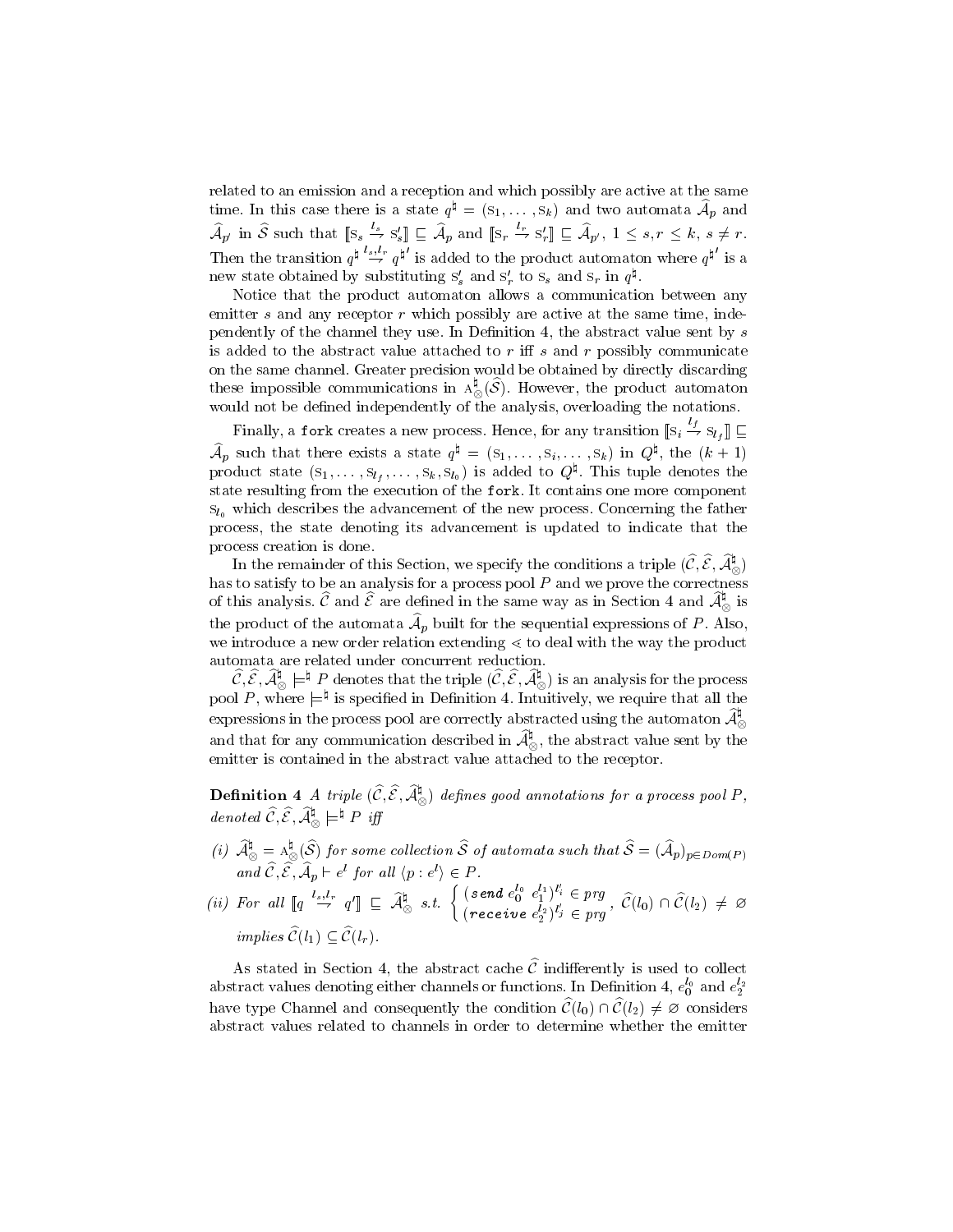and the receptor may communicate. If so, the constraint  $\widehat{\mathcal{C}}(l_1) \subseteq \widehat{\mathcal{C}}(l_r)$  involves abstract values denoting channels or functions, depending on the type of  $e_1^+.$ 

Similarly to Section 4, the existence of a least analysis for a process pool P stems from the fact that the set  $\{ (\mathcal{C}, \mathcal{E}, \mathcal{A}_\otimes^*) \; : \; \mathcal{C}, \mathcal{E}, \mathcal{A}_\otimes^* \models^* P \}$  of correct analysis for a process pool P is a Moore family w.r.t. the relation  $\prec$  of Equation (2).

In order to prove that an analysis is preserved under reduction, we introduce a new order relation  $\leq$  which extends  $\leq$  as follows. A path in  $\mathcal{A}^{\mathfrak{g}}_{\infty}$  desc describes the sequence of synchronizations realized by one possible execution of the program. This relation allows us to state that if  $K, P \xrightarrow{[P]} K, P$  then the product automaton  ${\cal A}^*_\otimes$  which abstracts  $P'$  contains all the paths in  ${\cal A}^*_\otimes$  starting from  $q^q$  where  $q^q$  is a state we access from  $q_0^*$  by an  $\ell$ -transition. So, any sequence of synchronizations in  $\widehat{{\cal A}}_\otimes^\natural$  ' is a sequence of synchronization in  $\widehat{{\cal A}}_\otimes^\natural$  following the synchronization described by  $\ell$ .

**Definition** 5 Let  $\mathcal{A}_{\infty}^*$  and  $\mathcal{A}_{\infty}^*$  be two product automata and  $\ell \in \Sigma$  a letter in  $\sim$  $\sim$ the alphabet.  $A_{\otimes} \lessdot A_{\otimes}$  iff  $\mathcal{A}_{\otimes}^{\mathfrak{q}}$  iff for each path labeled  $\ell_1 \ldots \ell_n$  in  $\mathcal{A}_{\otimes}^{\mathfrak{q}}$  there exists a path labeled  $\ell.\ell_1 \ldots \ell_n$  in  $\mathcal{A}_{\otimes}$ 

Notice that  $\mathcal A_\otimes^\mathfrak{g}\prec \mathcal A_\otimes^\mathfrak{g}$  ' iff  $\mathcal A_\otimes^\mathfrak{g}\prec \mathcal A_\otimes^\mathfrak{g}$  '. Finally, we introduce the following property which describes how the annotations behave under reduction.

Proposition 6 (Concurrent subject reduction) Let P be a process pool such that  $C, \mathcal{E}, \mathcal{A}_{\otimes} \models^* P$ . Then if  $K, P \xrightarrow{[0]} K, P'$  then  $C, \mathcal{E}, \mathcal{A}_{\otimes}^* \models^* P'$  for some product automaton  $\mathcal{A}^{\mathfrak{q}}_{\infty}$ ' such that  $\mathcal{A}^{\mathfrak{q}}_{\infty} \leq \mathcal{A}^{\mathfrak{q}}_{\infty}$ . ◡  $\sim$  $\sim$ 

#### 5.2 Polynomial Size Analysis

 $\sim$ 

In this Section, we introduce an automaton  $A_{\infty}^*(\mathcal{S})$  which is a reduced version of  $\sim$  ${\rm A}$  (S). While the size of the product automaton is possibly exponential in the  $\sim$ size n of the program,  $A_{\infty}^{*}(\mathcal{S})$  has size  $O(n^{3})$ . We show that  $A_{\infty}^{*}(\mathcal{S})$  can be used  $\sim$ \_ instead of  $A_\infty^*(\mathcal{S})$  for the analysis.

Intuitively, the only relevant informations needed by the analysis are the pairs of synchronizations points which may interact together. For instance, we are interested in the set of potential emission points which may communicate with a given reception point, independently of any notion of ordering, i.e. of the place of this communication in a trace of the execution.

The product automaton  $A_\infty^*(\mathcal{S})$  contains all the sequences of synchronizations ◡ of the whole possible executions, which is more precise than needed for our purpose. Hence, we reduce its size by discarding such irrelevant informations and still keeping enough precision to eliminate non possible synchronizations.

This compromise is obtained in  $A_{\infty}^{\circ}(\mathcal{S})$  by building an automaton able to  $\tilde{}$ answer to the question:  $\mathcal{A}$  are the points points  $\mathcal{A}$  , points the points points points  $\mathcal{A}$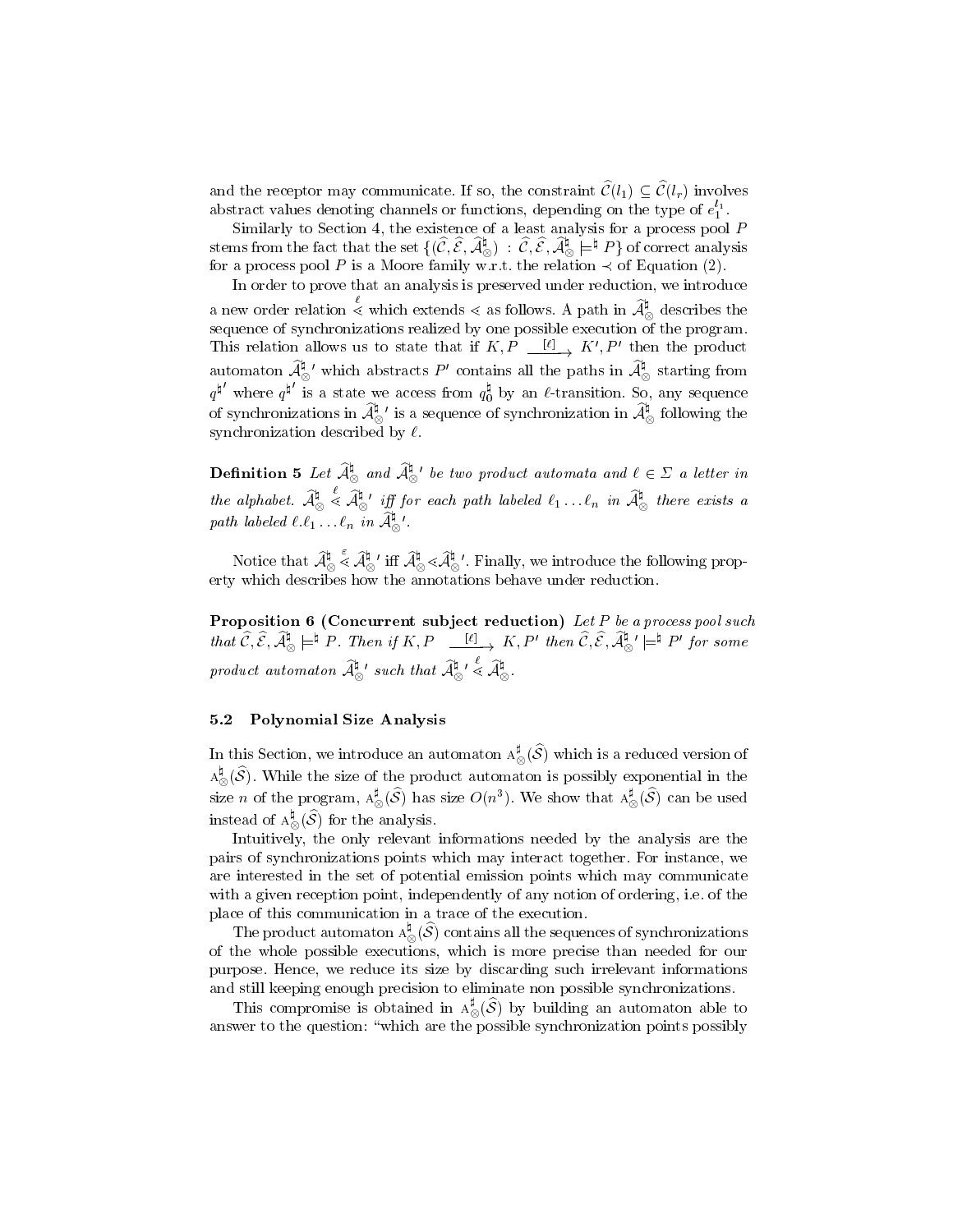following a given synchronization?". Let l0 and l1 be the labels of matching synchronization points. The state  $q_{l_0,l_1}$  denotes this synchronization in  $\Lambda_\infty^*(\mathcal{S})$  and \_ the set of synchronization points following the interaction is given by L(ql0;l1 ).

A new synchronization between points l2 and l3 is allowed if both l2 and l3 belong to  $L(q_{l,l'})$  for some previous synchronization denoted by  $q_{l,l'}$ . In this case, we add an  $(l_2, l_3)$ -transition from  $q_{l,l'}$  to  $q_{l_2,l_3}$  and  $L(q_{l_2,l_3})$  is updated.

Let S denote the set of states terminating an  $(l_s, l_r)$ -transition in  $A^*_\infty(\mathcal{S})$ . S ◡ is approximated in  ${\rm A}_\otimes^\bullet(\boldsymbol{\mathcal{S}})$  by a single state  $q_{l_s,l_r}.$  Hence, any  $(l_s,l_r)$ -transition in  ${\rm A}_\infty^*(\mathcal{S})$  terminates in  $q_{l_s,l_r}.$  In addition,  ${\rm A}_\infty^*(\mathcal{S})$  keeps track of the advancement of the sequential automata area the synchronization denoted by  $\langle s, r \rangle$  via  $E\langle q_{ls}, r_{r} \rangle$ which contains all the nodes s such that s occurs in q for some  $q \in S$ .

**Definition 7 (Reduced product automaton)** Let  $\widehat{S}$  be a collection of n automata. The reduced product automaton  $\Lambda_{\infty}^{\sim}(\mathcal{S})$  of the automata in  $\mathcal S$  is a tuple  $(\Sigma^{\sharp}, q_0^{\sharp}, Q^{\sharp}, \delta^{\sharp}, L)$ . The alphabet is  $\Sigma^{\sharp} = Lab^2$ . The states belong to  $Q^{\sharp} = \{q_{l,l'}$ :  $l, l' \in \textit{Lab}\} \cup \{q_0^r\}$  where  $q_0^r$  is a fresh initial state.  $\delta^* \in (Q^* \times \Sigma^*) \to \wp(Q^*)$  is the transition function.  $L$  :  $Q^{\sharp} \to \wp(Q_P)$ , where  $Q_P = \cup_{\widehat{\mathcal{A}}_n \in \widehat{\mathcal{S}}} State(\widehat{\mathcal{A}}_p)$ , assigns to any state  $q_{l,l'}$  the possibily active states of the  $A_p \in \mathcal{O}$  once the points l and l have synchronized together.  $A^{\scriptscriptstyle\sim}_\infty(\mathcal{S})$  is built as follows.

 $\sim$ 

(i) 
$$
q_0^{\sharp} \in Q^{\sharp}
$$
 and  $L(q_0^{\sharp}) = \bigcup_{\widehat{\mathcal{A}}_p \in \widehat{\mathcal{S}}} Start(\widehat{\mathcal{A}}_p)$ .  
\n(ii) For all  $q \in Q^{\sharp}$ ,  
\n(a)  $\forall s \in L(q)$ ,  $(\exists \widehat{\mathcal{A}}_p \in \widehat{\mathcal{S}} : [\mathbf{s} \stackrel{\epsilon}{\to} s'] \sqsubseteq \widehat{\mathcal{A}}_p) \Rightarrow \{s'\} \subseteq L(q)$   
\n(b) For all  $s_s \in L(q)$ ,  $s_r \in L(q)$ ,  
\n
$$
\left\{\begin{aligned}\n&\exists \widehat{\mathcal{A}}_p, \widehat{\mathcal{A}}_{p'} \in \widehat{\mathcal{S}} : \begin{cases}\n\left[\mathbf{E}_{l_1} \stackrel{i_s}{\to} s_{l_s}\right] \sqsubseteq \widehat{\mathcal{A}}_p \\
\left[\mathbf{E}_{l_2} \stackrel{i_r}{\to} s_{l_r}\right] \sqsubseteq \widehat{\mathcal{A}}_p \\
\left(\begin{aligned}\n\left[\mathbf{E}_{l_1} \stackrel{i_s}{\to} s_{l_s}\right] \sqsubseteq \widehat{\mathcal{A}}_p \\
\left(\begin{aligned}\n\left[\mathbf{E}_{l_2} \stackrel{i_r}{\to} s_{l_r}\right] \sqsubseteq \widehat{\mathcal{A}}_p \\
\left(\begin{aligned}\n\left[\mathbf{E}_{l_2} \stackrel{i_r}{\to} s_{l_r}\right] \sqsubseteq \widehat{\mathcal{A}}_p \\
\left(\begin{aligned}\n\left[\mathbf{E}_{l_2} \stackrel{i_r}{\to} s_{l_r}\right] \sqsubseteq \widehat{\mathcal{A}}_p \\
\left(\begin{aligned}\n\left[\mathbf{E}_{l_2} \stackrel{i_r}{\to} s_{l_r}\right] \sqsubseteq \widehat{\mathcal{A}}_p \\
\left(\begin{aligned}\n\left[\mathbf{E}_{l_2} \stackrel{i_s}{\to} s_{l_r}\right] \sqsubseteq \widehat{\mathcal{A}}_p \\
\left(\begin{aligned}\n\left[\mathbf{E}_{l_2} \stackrel{i_s}{\to} s_{l_r}\right] \sqsubseteq \widehat{\mathcal{A}}_p \\
\left(\begin{aligned}\n\left[\mathbf{E}_{l_2} \stackrel{i_s}{\to} s_{l_r}\right] \longleft[\mathbf{E
$$

$$
\begin{pmatrix}\n\exists \widehat{\mathcal{A}}_p \in \widehat{\mathcal{S}} : \begin{cases}\n\left[\mathbf{B}_{l_f} \stackrel{l_f}{\rightarrow} \mathbf{S}_{l_f}\right] \sqsubseteq \widehat{\mathcal{A}}_p \\
\left[\mathbf{B}_{l_f} \stackrel{l_f}{\rightarrow} \mathbf{S}_{l_0}\right] \sqsubseteq \widehat{\mathcal{A}}_p \\
\left(\text{fork } e_0^{l_0}\right)^{l_f} \in \mathit{prg}\n\end{cases}\n\end{pmatrix} \Rightarrow\n\begin{cases}\n\left[q \stackrel{l_f, l_f}{\rightarrow} q_{l_f, l_f}\right] \sqsubseteq \mathbf{A}_{\infty}^{\sharp}(\widehat{\mathcal{S}}) \\
L(q) \setminus \left\{\mathbf{B}_{l_f}\right\} \subseteq L(\mathbf{S}_{l_f, l_f}) \\
\left\{\mathbf{S}_{l_f}, \mathbf{S}_{l_0}\right\} \subseteq L(\mathbf{S}_{l_f, l_f})\n\end{pmatrix} \tag{7}
$$

 $\Lambda_\infty^{\varepsilon}(\mathcal{S})$  is built incrementally. We start with a fresh initial state  $q_0^{\varepsilon}$ .  $L(q_0^{\varepsilon})$  $\tilde{}$ contains the initial states of the automata in  $\hat{\mathcal{S}}$  indicating that the related points belong to the set of possible active points at the beginning of the execution. An  $z$ -transition in some  $A_p \in \mathcal{O}$  denotes an internal reduction step of the process  $p$ . Hence, every time that  $s \in L(q)$  and  $\|s \to s'\| \sqsubseteq \mathcal{A}_p$  for some  $s \in Q_P$  and  $q \in Q^*$ , , and the contract of the contract of the contract of the contract of the contract of the contract of the contract of the contract of the contract of the contract of the contract of the contract of the contract of the con  $\sigma$  is added to  $L(q)$  indicating that s also is a possibly active point after execution of the synchronization denoted by  $q$  and before any other synchronization. This is done in (2a).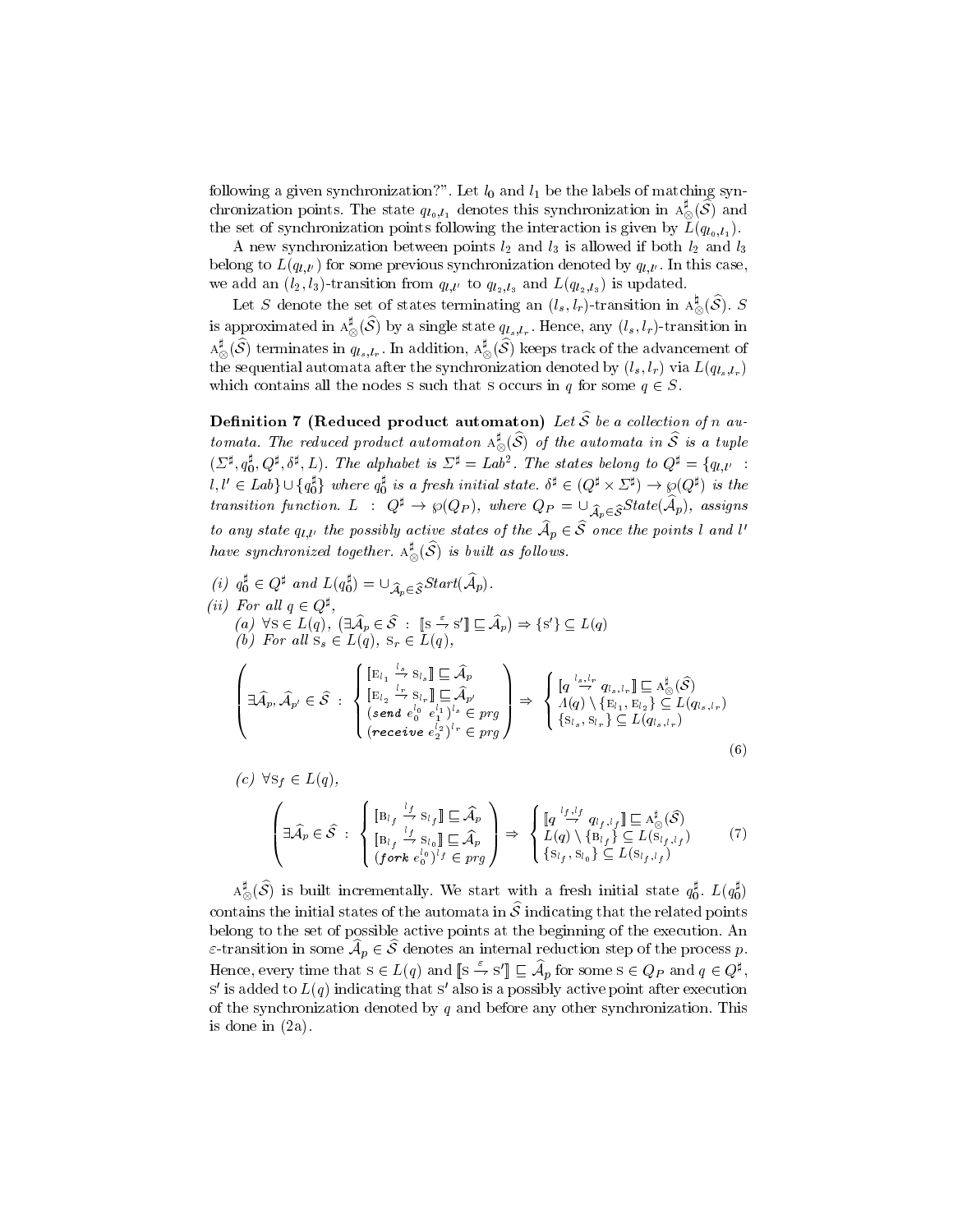Next, consider the transitions  $[\![E_{l_1} \stackrel{l_s}{\to} S_{l_s}]\!]$  and  $[\![E_{l_2} \stackrel{l_r}{\to} S_{l_r}]\!]$  of two automata  $\lambda_p$  and  $\lambda_p$ . The communication is possible if  $\varepsilon_{l_1}$  and  $\varepsilon_{l_2}$  possibly are active at the same time, i.e. if  $E_{l_1}$  and  $E_{l_2}$  both belong to  $L(q)$  for some state  $q \in Q^*$ . If so, the transition  $\llbracket q \stackrel{\cdots}{\rightarrow} q_{l_s,l_r} \rrbracket$  is added to  $A^*_{\otimes}(S)$  and  $L(q_{l_s,l_r})$  has to contain the active points once the synchronization has been done. Hence  $L(q)$  contains the points active before the synchronization except  $E_{l_1}$  and  $E_{l_2}$ , as well as the points following the communication, namely  $s_{l_s}$  and  $s_{l_r}$ . This is done in (6). forks are treated similarly in (7). A new state  $q_{l_f, l_f}$  is added to  $Q^*$  and  $L(q_{l_f, l_f})$  is updated in the same way as for communications.



Fig. 7. a) Collection of automata for the program of Fig. 1. b) Reduced product automaton for the previous collection. Values in front of the states correspond to  $L(q)$ .

Figure 7 shows the reduced product automaton corresponding to the example of Figure 1. In this example, one can see that there is an exact correspondence between the states of the product automaton and the values of the function L. In this case, the reduced automaton is as precise as the product automaton and strictly described the same possible communications.

Based on  $\Lambda_\otimes^*(\mathcal{S}) ,$  we introduce a new analysis  $\models^*$  for a process pool  $P.$  Again, we used the sets  $C, C$  defined in Section 4 as well as a reduced product automaton  $\overline{C}$ denoted  ${\cal A}_\otimes^r$   $\models^*$  is obtained by substituting the reduced product automaton to the product automaton in the definition of  $\models^{\natural}$ .

**Definition 8** A triple  $(C, \mathcal{E}, \mathcal{A}_{\infty}^*)$  defines good reduced annotations for a process pool P, denoted  $\widehat{\mathcal{C}}, \widehat{\mathcal{E}}, \widehat{\mathcal{A}}_{\otimes}^{\sharp}\models^{\sharp} P$  iff

(i)  $A^*_\otimes = A^*_\otimes(\delta)$  for some collection  $\delta$  of automata such that  $\delta = ({\cal A}_p)_{p\in Dom(P)}$ and  $C, \mathcal{E}, \mathcal{A}_p \vdash e^c$  for all  $\langle p : e^c \rangle \in P$ .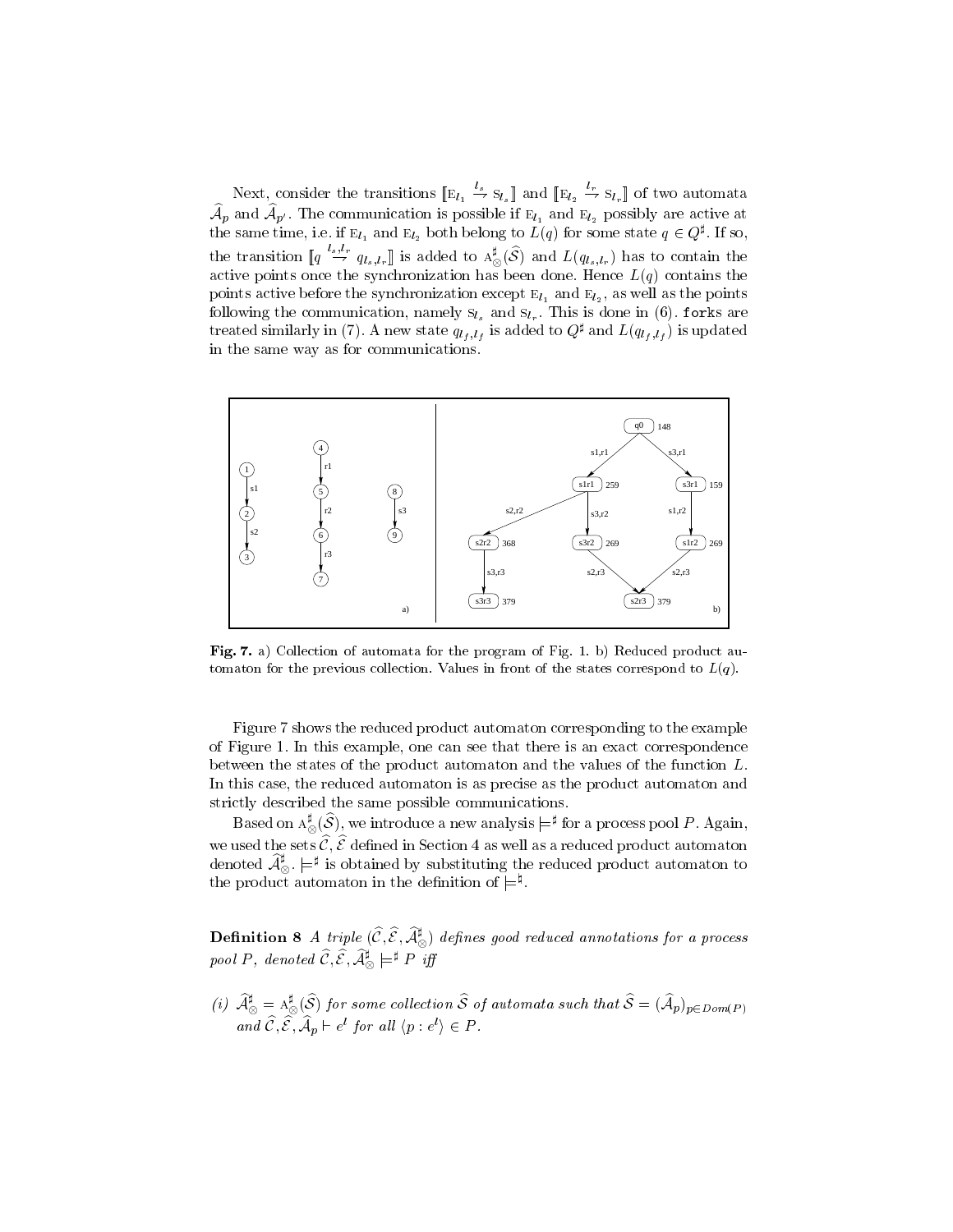(ii) For all  $\llbracket q \xrightarrow{l_s, l_r} q' \rrbracket \sqsubseteq A_{\otimes}^{\sharp}(\widehat{S}) \ s.t. \ \begin{cases} \text{(send } e_0^{l_0} \ e_1^{l_1})^{l_s} \in prg \\ \text{(measurable)} \ \text{(eq)} \end{cases}, \ \widehat{\mathcal{C}}(l_0)$  $(receiving \ e_2^{l_2})^{l_r} \in \mathit{prg}^{-1}$  ,  $C(v_0) \cap C(v_2) \neq \varnothing$ implies  $\widehat{\mathcal{C}}(l_1) \subseteq \widehat{\mathcal{C}}(l_r)$ .

Again, the existence of a least analysis in the sense of  $\prec$  stems from the fact that  $\{(C,\mathcal{E},\mathcal{A}_\otimes^*)\;:\;C,\mathcal{E},\mathcal{A}_\otimes^*\models^* P\}$  is a Moore family. ◡ ◡

The reduced automaton  $A_{\infty}^{*}(\mathcal{S})$  collapses the states of the product automaton  $\sim$  $\mathrm{A}_\odot$  (S) following a given synchronization. As a consequence, any transition going  $\sim$ out of a state  $q^*$  in  $A^\infty_\infty(\mathcal{S})$  corresponds to an outgoing transition going out of  $q^*$  $\sim$ in  $A^{\ast}_{\infty}(\mathcal{S})$  where  $q^*$  is the state approximating  $q^*$ . Hence any path in  $A^{\ast}_{\infty}(\mathcal{S})$  also is  $\sim$  $\sim$ a path in  $A_{\infty}^{*}(\mathcal{S})$ . We use this observation to prove  $A_{\infty}^{*}(\mathcal{S})$  may be substituted to  $\sim$ ◡  $\mathrm{A}$   $_{\odot}$  (S ). Doing so, we state that the reduced automaton contains all the sequences  $\sim$ of synchronizations of the product automaton.

Proposition 9 (Equivalence of automata) Let P be a process pool and  $\widehat{\mathcal{S}} =$  $(\mathcal{A}_p)_{p\in Dom(P)}$  a collection of automata such that for all  $\langle p:e'\rangle\in F$  ,  $\cup$  ,  $\in$  ,  $\mathcal{A}_p\sqsubset e'$  . We have  $A_{\infty}(\mathcal{S}) \leq A_{\infty}(\mathcal{S})$ 

◡

 $\tilde{}$ 

Hence,  $\models^*$  can be used instead of  $\models^*$  without discarding the properties established in Section 5.1. So, if  $\mathcal{C}, \mathcal{E}, \mathcal{A}_{\otimes}^{\bullet} \models^* P$  then  $\mathcal{C}, \mathcal{E}, \mathcal{A}_{\otimes}^{\bullet} \models^* P$  for some  $\mathcal{A}_{\otimes}^{\bullet}$ such that  ${\cal A}^*_\otimes \lessdot {\cal A}^*_\otimes$  . We end this Section by introducing the following property about the the size of the reduced product automaton.

Proposition 10 (Size of the reduced automaton) Let  $\widehat{S}$  be a collection of k automata of size  $O(m)$  and let  $n = km$ . The reduced product automaton  $A^*_\infty(\mathcal{S})$  $\sim$  $has\ size\ O(n^+).$ 

Proposition 10 stems from the following observations. There is at most  $O(n)$ synchronization points in the program. So, the number of state in  $A_{\infty}^*(\mathcal{S})$  is  $O(n^2)$ and the transition function has size  $O(n^4)$ . For a given  $q \in Q^{\sharp}$ ,  $L(q)$  contains all  $\overline{\phantom{a}}$ the labels of the program in the worst case, i.e.  $L(q)$  has size  $O(n)$ . Hence L has size  $O(n^+)$  and the whole size of the automaton consequently is  $O(n^+)$ , due to the transition function.

Because of the size limitations, we do not show how to automatically compute an analysis for a process pool P. However, one can generate a set  $C[P]$ of constraints such that a solution  $(L, \mathcal{E}, \mathcal{A}_{\otimes})$  to C[P] satisfies  $U, \mathcal{E}, \mathcal{A}_{\otimes} \models^* P$ .  $\sim$  $\sim$ The least solution can be computed in polynomial time. One method consists of using a graph formulation of the constraints [19, 25]. Each set constrained by  $C[P]$  corresponds to a node in a graph G and edges are related to constraints. In this case, the complexity of the resolution of  $C[P]$  for a process pool P described by a program of size  $O(n)$  stems from the following observations. G contains at most  $O(n^+)$  vertices and  $O(n^+)$  edges. A node is examined as many times as its related value is modified. Since values have size  $O(n^2)$ , the whole complexity of this resolution method is  $O(n^{\epsilon})$ .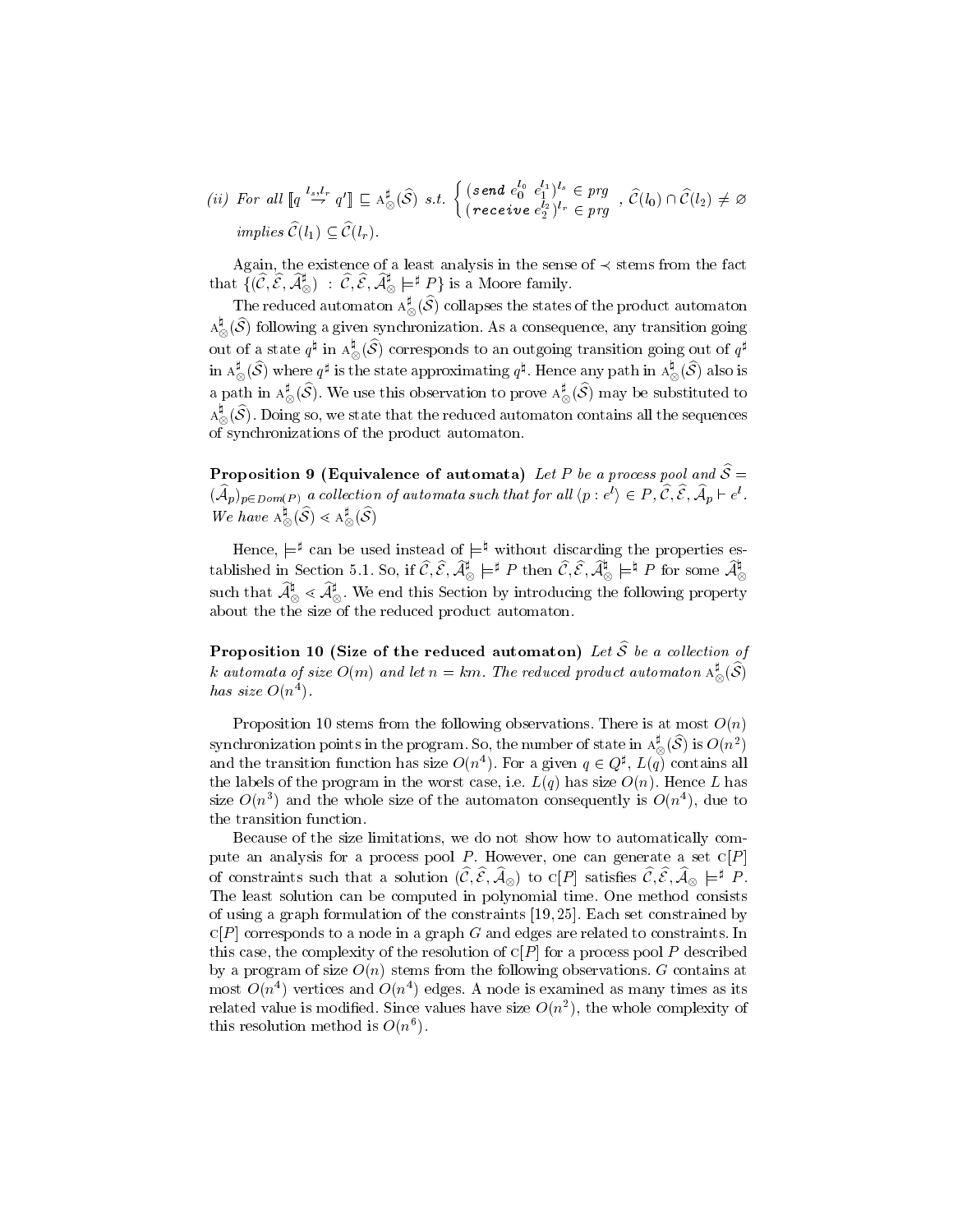# 6 Application

In this Section, we comment the results given by an implementation of the CFA. We consider a virtual circuit allocation mechanism similar this of ATM [1,26].

#### 6.1 Virtual Circuit Allocation

Virtual circuit creation follows the scheme of Figure 8. The different nodes of the network are linked to their neighbors by control channels. These channels are used to forward a circuit creation message from the source node to the destination node. The latter creates a link with its neighbor which proceeds similarly until the source node is reached (still using control channels). Next, each intermediary node propagates the data received on its input link to its output link.



Fig. 8. Principle of virtual circuit allocation.

A full implementation of this mechanism was realized in the core language treated in this article. For simplicity, we give a simplified version written in an imperative pseudo-language (Figure 9). We only use one intermediary node.

we assume that processes  $p$  if  $p$  are concurrent concurrently running one three concurrent different nodes of the network.  $\# \text{ctrl12}$  (resp.  $\# \text{ctrl23}$ ) is a bidirectional control channel linking the nodes of p1 and p $\rho$ 2 (resp. p2 and p3). In addition, since p1 and p1  $\rho$ 1 creates two dierent circuits and b, the pieces of code given given process process  $p$  and  $p$ executed twice. In our implementation, we use a 0-CFA [19] for the sequential parts of the language. This enforces us to duplicate these pieces of code in order to keep enough precision. It could be avoided by using a more sophisticated analysis (1-CFA). So, in Figure 9, the two labels annotating some instructions correspond to the unique labels of two copies of the same piece of code.

 $p$  )  $p$   $p$  and  $p$  as follows. The follows for two news follows. The contract creation creation creation of the contract creation  $p$ ations. Function connect sends an initialization message on the control channel #ctrl <sup>12</sup> and binds variable virt ch <sup>a</sup> to the channel name to be used for a.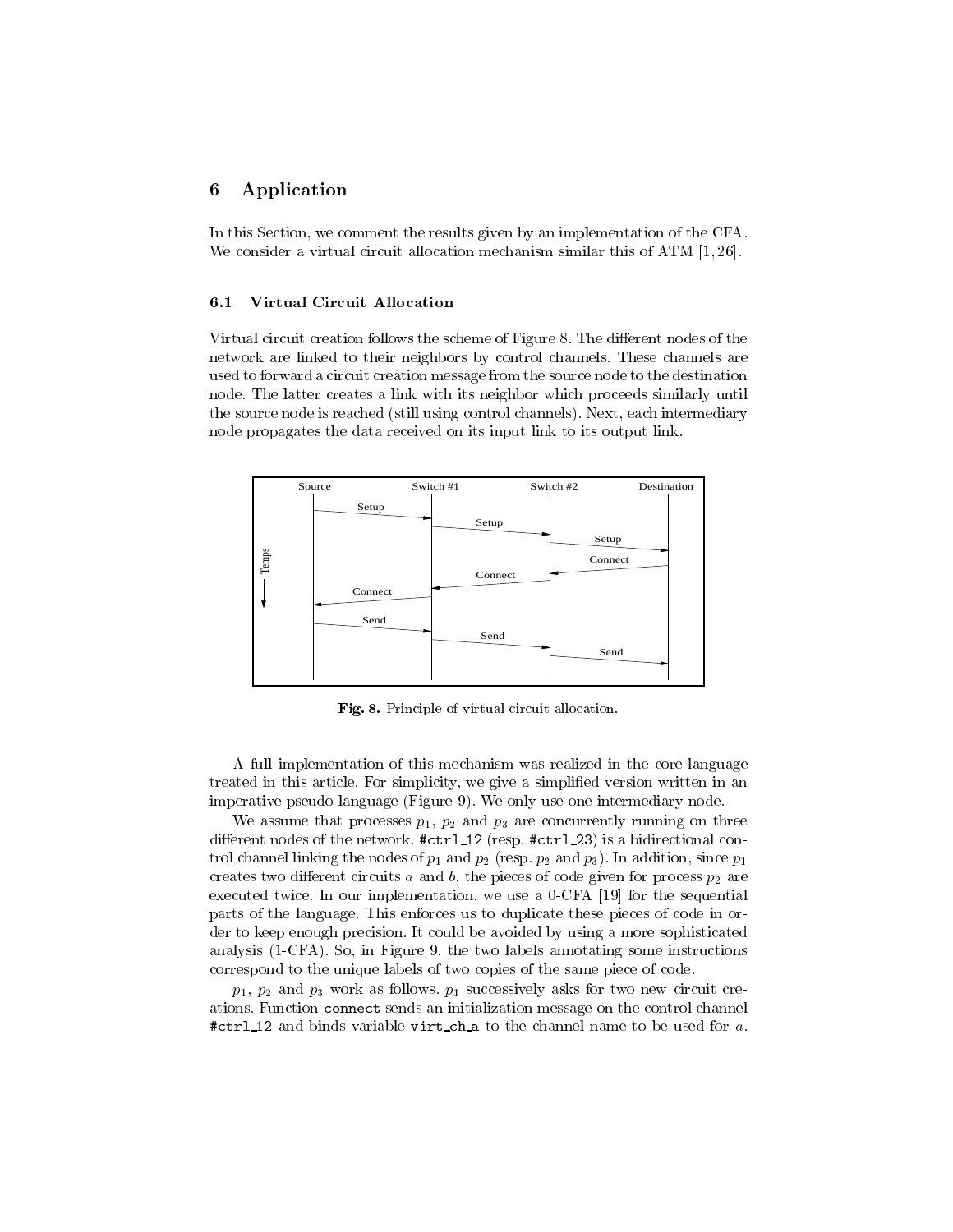| Processus $p_1$ (source)                                                                                                                                                                                                                                                                                                                                                                                                              | Processus $p_2$ (switch)                                                                                                                                                                                                                                                                                       | <b>Processus</b> $p_3$ (destination)                                                                                                                                                                                                     |
|---------------------------------------------------------------------------------------------------------------------------------------------------------------------------------------------------------------------------------------------------------------------------------------------------------------------------------------------------------------------------------------------------------------------------------------|----------------------------------------------------------------------------------------------------------------------------------------------------------------------------------------------------------------------------------------------------------------------------------------------------------------|------------------------------------------------------------------------------------------------------------------------------------------------------------------------------------------------------------------------------------------|
| $\mathbf{function}$ connect (dest) =<br>$\left  \right\{ \text{ send } \# \text{ctrl\_12 init}(\text{dest}) ;$<br>ch $\leftarrow$ receive $^{7,19}$ #ctrl_12; send #ctrl_23 ctrl_msg;<br>return ch:<br>function main()<br>$\left[\right\{ \text{ virt\_ch\_a} \leftarrow \text{connect}(3)^{13};\right\}$<br>virt_ch_b $\leftarrow$ connect (3) <sup>25</sup> ;<br>send virt_ch_a data_ $a^{30}$ .<br>send virt_ch_b data_ $b^{35}$ ; | $\ \text{ctrl_msg} \leftarrow \text{receive }^{51,84} \# \text{ctrl_12:}\ $<br>$\parallel$ ch_out $\leftarrow$ receive $^{56,89}$ #ctrl_23;<br>$\vert$ ch_in $\leftarrow$ channel() <sup>58,91</sup> ;<br>send $\# \text{ctrl} 12 \text{ ch.in.}$<br>fork (while do<br>send ch_out<br>$(receive^{62,95}ch_in)$ | $\left\Vert \text{ctrl\_msg} \leftarrow \texttt{receive} \right\Vert \# \text{ctrl\_} 23;$<br>$\vert$ ch_dest $\leftarrow$ channel() <sup>124,129</sup> ;<br>send $\# \text{ctrl}_2$ 3 ch in;<br>$\parallel$ receive $^{132,134}$ ch in: |

Fig. 9. Implementation of the virtual circuit allocation mecanism. Procedure connect as well as the pieces of code of processes  $p_2$  and  $p_3$  are executed twice.

This scheme is repeated for b. Finally, data are transmitted on virt\_ch\_a and virt ch b.

p2 corresponds to the node between the source and the destination. When a virtual circuit creation request is received on  $\# \text{ctrl12}$ , it is transmitted to the destination on the control channel #ctrl 23. pairs receives the output channel. name to use and binds variable ch\_out. Next, it creates a new channel ch\_in which is sent to the source process. The last operation consists of creating a new process which forwards on ch\_out the values received on ch\_in. The whole process is repeated for the virtual circuit b.

Finally, p3 corresponds to the destination node. When the control message is received, p3 creates a new channel and binds variable channel and binds variable channel names in this channel is transmitted to p2 via control channel #ctrl 23. Once the circuits are created, p., **p** receives data on a and b. **compared** b.

#### 6.2 Analysis

We used our analysis to check the correctness of a full implementation of the program described in Figure 9. Here we present the results we obtained, translated to the program of Figure 9. Figure 10 gives the abstract values obtained for the points of interest and for relevant variables. As indicated above, some pieces of code are executed twice. In Figure 10, we indicate for variables which execution is referenced by  $(a)$  and  $(b)$ .

The main observation concerns the abstract values received by p3 at points 132 and 134. These values, f30g and f35g, are the ones emitted by p1 on circuits  $a$  and  $b$ . This validates the mechanism. The values received on  $a$  (resp.  $b$ ) are the ones emitted on this channel and only these ones. This guarantees that  $p_2$ does not invert the data received on its input links and forwarded on its output links.

Concerning the virtual circuit  $a$ , one can check that the variables virt\_ch\_a and ch dest (a) corresponding to the extremities of the circuit are bound to  $\{58\}$ and  ${124}$  which correspond to the channel names created at these points. The new process created by p2 forwards on a name created at penet no process on a compo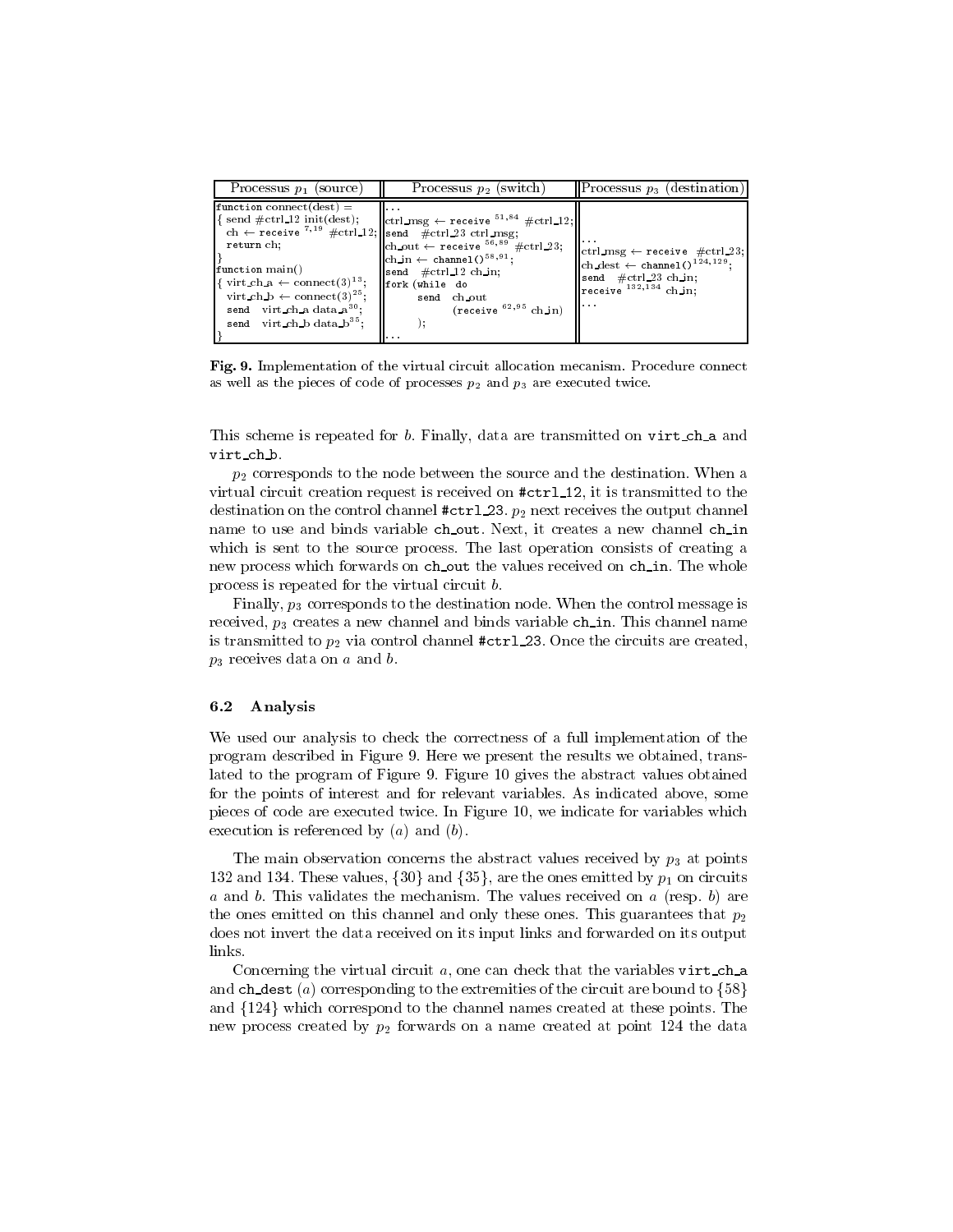|                                                                                                       | Label  |       | 13                  | 19                   | 25              | 30           | 35                                                                      | 51               | 56                        | 58.    |               |
|-------------------------------------------------------------------------------------------------------|--------|-------|---------------------|----------------------|-----------------|--------------|-------------------------------------------------------------------------|------------------|---------------------------|--------|---------------|
|                                                                                                       |        |       | $Valuel$ {58}[{13}] | ${91}$               | ${25}$ $[{30}]$ |              | $35\}$                                                                  | {13}             | ${124}$                   | ${58}$ |               |
|                                                                                                       | Labell | 62    | 84                  | 89                   | 91              | 95           | 124                                                                     | 129              | 132                       | 134    |               |
|                                                                                                       |        |       |                     |                      |                 |              | Value $\{30\}$ $\{25\}$ $\{129\}$ $\{91\}$ $\{35\}$ $\{124\}$ $\{129\}$ |                  | $\{30\}$ $ \{35\}\rangle$ |        |               |
| Variable $\# \text{ctrl}$ = 12 $\# \text{ctrl}$ = 23 virt_ch_a   virt_ch_b  ctrl_msg (a) ctrl_msg (b) |        |       |                     |                      |                 |              |                                                                         |                  |                           |        |               |
| Value                                                                                                 |        | l 1 l |                     |                      | [58]            |              | {13}<br>{91}                                                            |                  |                           | {25}   |               |
| Variable $\text{ch}\text{\_in} (a)$                                                                   |        |       |                     | $  ch_in(b)  ch.out$ |                 | $(a)$ ch out | (b)                                                                     | ch_dest          | $\alpha$                  |        | $ch\_dest(b)$ |
| Value                                                                                                 |        | {58}  | ${91}$              |                      | ${124}$         |              |                                                                         | ${129}$<br>{124} |                           | {129}  |               |

Fig. 10. Abstract values attached to the labels of the program of Figure 9.

received on a name created at point 58 (variables ch in (a) and ch out (a)). Thus, the transmission of data from the source to the destination is ensured. In addition, it is possible to check that the channel names of abstract value  $\{58\}$  and  $\{124\}$  are not used elsewhere in the program. So, the data emitted on the virtual circuit <sup>a</sup> only are transmitted to the destination node. Similar observations can be done for the virtual circuit b.

Finally, let us take note that in order to obtain these results, the analysis has to use an approximation of the communication topology of the program. The same control channels #ctrl\_12 et #ctrl\_23 are used for both circuit creation. An analysis based on Equation (1) could not obtain these results. The result would be virt ch  $a = \text{virt-ch} = \{58, 91\}$  which does not enable us to check that no confusion is done between the data transmitted on both circuits.

We also used this analysis in order to verify security properties for an auction distributed application. This system is made of a server and several clients who send to the server public data (e.g. their price) as well as confidential data (e.g. their credit card number). Each client is linked to the server by one communication channel. The server broadcasts the public data and conserves the private ones. We show that, in our implementation, the only public data are actually broadcasted.

#### $\overline{7}$ Conclusion

In this article, we introduced a static analysis able to depict a conservative image of the communication topology of a concurrent system written in Concurrent ML. The dynamic aspects of concurrency are managed, including forks, the transmission of functions and channel creations. This analysis is a CFA which builds a finite automaton in order to increase its precision. It was implemented and results are discussed in Sections 2 and 6.

Using product automata allows us to derive a fine approximation of the topology, as shown in Section 2. This represents the main contribution of this article. It enables to minimize the abstract value attached to reception points. Gains are twofold. First, this increase the precision of the analysis for the sequential part of the program following the reception. Second, since channel names are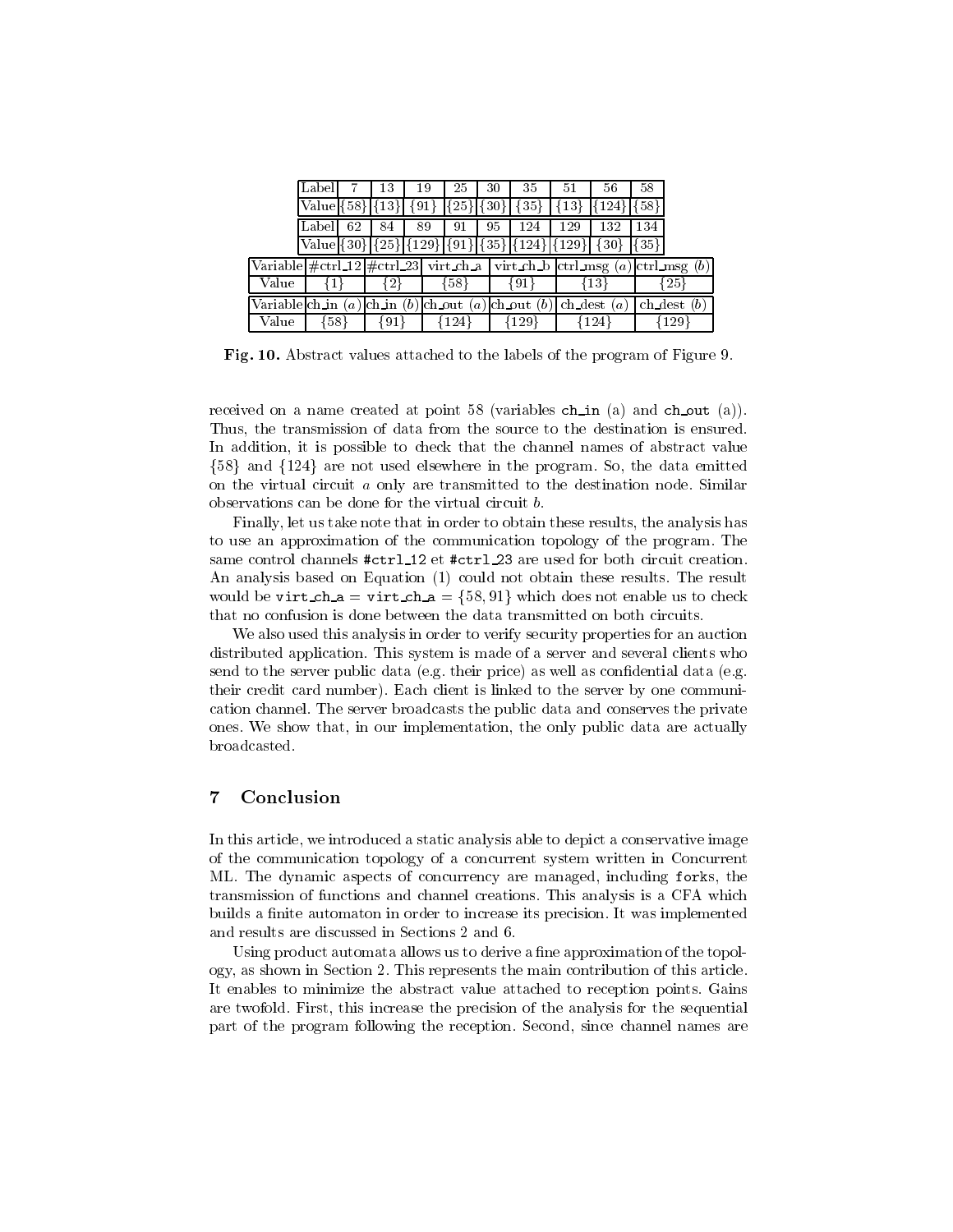potentially communicated, we also define more concisely the pairs of possible emitters and receptors for further communications.

We believe that the gains due to the introduction of topological information in the CFA improve the analysis of many kinds of applications. For quite common deterministic communication schemes, such as a sequence of communications on the same channel between two processes, this makes possible to distinguish between the values sent at each stage. For more complicated com munication schemes, precision may decrease at some points in the program, for instance because of alternatives, loops or non-determinism. However, precision will increase again once the ambiguities disappear, for instance after a global synchronization.

Now, we are interested in mixing it with other analyses, in order to increase the conciseness of the annotations. We focus on a binding time analysis  $[8, 12]$ which uses topological informations during its analysis of programs. In this context, our CFA would enable to distinguish between the static and dynamic values sent on the same channel, while usual analyses consider a channel dynamic as soon as a dynamic value is sent on it.

### References

- 1. Antony Alles. ATM Internetworking. Technical report, 1995. CISCO Systems Inc.
- 2. T Amtoft, Flemming Nielson, and Hanne Riis Nielson. Behaviour analysis and safety conditions: a case study in CML. In FASE'98, number 1382 in Lecture Notes in Computer Science, pages 255-269. Springer-Verlag, 1998.
- 3. Dave Berry, Robin Milner, and David N. Turner. A semantics for ML concurrency primitives. In Proceedings of the ACM-SIGPLAN Symposium on Principles of Programming Languages POPL'92. ACM, 1992.
- 4. Chiara Bodei, Pierpaolo Degano, Flemming Nielson, and Hanne Riis Nielson. Control flow analysis for the pi-calculus. In *Concur'98*, number 1466 in Lecture Notes in Computer Science, pages 84-98. Springer-Verlag, 1998.
- 5. Chiara Bodei, Pierpaolo Degano, Flemming Nielson, and Hanne Riis Nielson. Static analysis of processes for no read-up and no write-down. In FOSSAC'99, number 1578 in Lecture Notes in Computer Science, pages 120-134. Springer-Verlag, 1999.
- 6. Christopher Colby. Analyzing the communication topology of concurrent programs. In Proceedings of the ACM-SIGPLAN Symposium on Partial Evaluation and semantic based program manipulations  $PEPM'35$ , pages  $202-213$ . ACM, 1995.
- 7. Charles Consel and Olivier Danvy. Partial evaluation: Principles and perspectives. In Proceedings of the ACM-SIGPLAN Symposium on Principles of Programming Languages POPL'93. ACM, 1993.
- 8. Marc Gengler and Matthieu Martel. Self-applicable partial evaluation for the pi-calculus. In Partial Evaluation and Semantics-Based Program Manipulation,  $PEPM'$ 97, pages 36-46, 1997.
- 9. Marc Gengler and Matthieu Martel. Des etages en Concurrent ML. In Rencontres Francophones du Parallélisme, Renpar10, 1998.
- 10. Suresh Jagannathan. Locality abstractions for parallel and distributed computing. In International Conference on Theory and Practice of Parallel Programming, number 907 in Lecture Notes in Computer Science. Springer-Verlag, 1994.